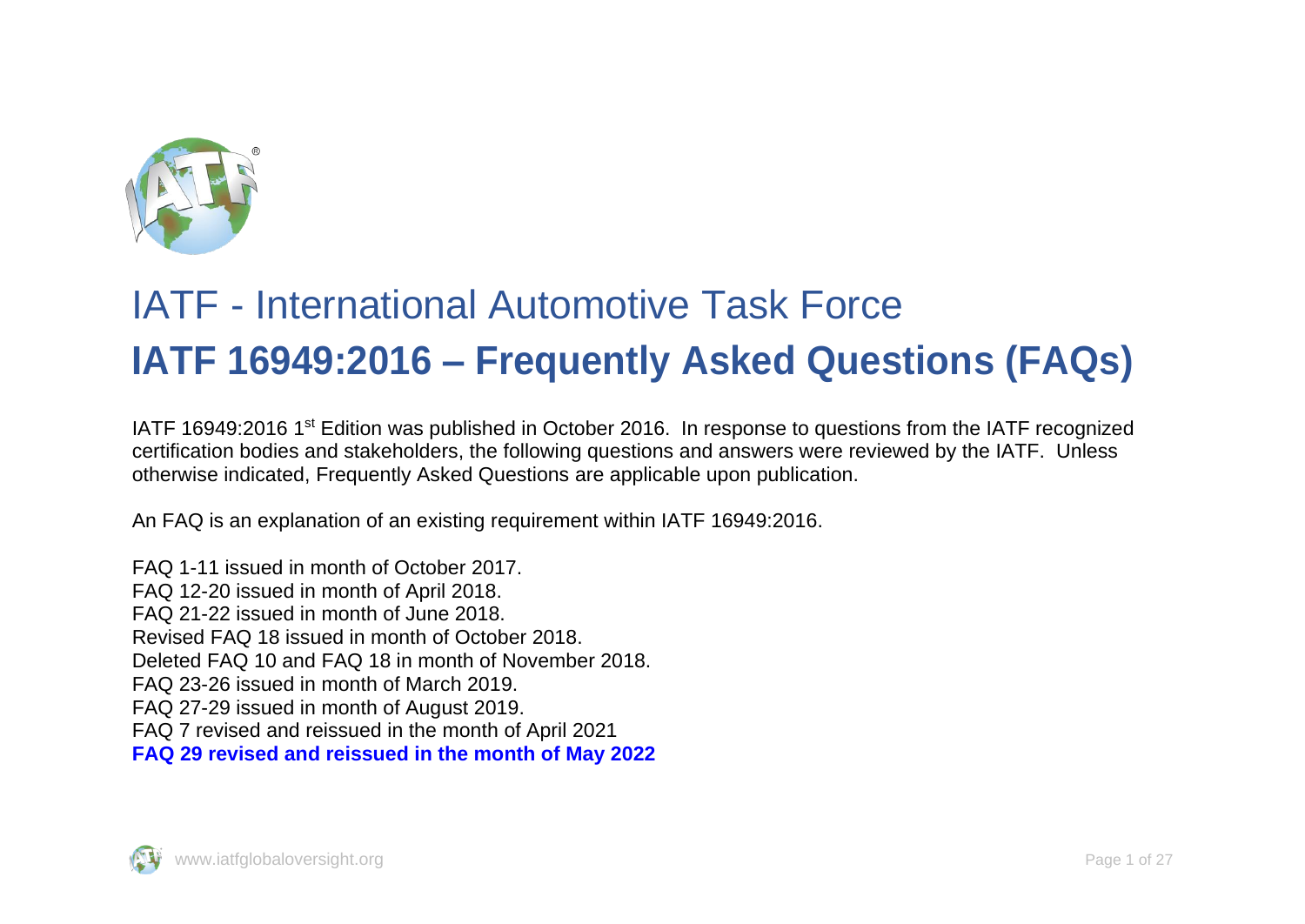| <b>NUMBER</b> | <b>IATF 16949</b><br><b>REFERENCE</b>                  | <b>QUESTIONS AND ANSWERS</b>                                                                                                                                                                                                                                                                                                                                                                                                                                                                                                                                                                                                                                                                                                                                                                                                                                                                     |
|---------------|--------------------------------------------------------|--------------------------------------------------------------------------------------------------------------------------------------------------------------------------------------------------------------------------------------------------------------------------------------------------------------------------------------------------------------------------------------------------------------------------------------------------------------------------------------------------------------------------------------------------------------------------------------------------------------------------------------------------------------------------------------------------------------------------------------------------------------------------------------------------------------------------------------------------------------------------------------------------|
|               | Foreword -<br><b>Automotive QMS</b><br><b>Standard</b> | <b>QUESTION:</b><br>Why are there two manuals (IATF 16949:2016 and ISO 9001:2015)? Two manuals instead of<br>one manual makes it much more difficult to read and understand the requirements.<br><b>ANSWER:</b><br>The IATF and ISO were not able to reach a licensing agreement to publish IATF 16949 in an<br>integrated document. In order to not further delay the launch of the new IATF 16949 standard, the<br>IATF decided to publish in a two-manual format.<br>Prior to release, the IATF did confirm with international accreditation organizations that other<br>industry sectors use a two-manual format model to define their sector specific requirements, and<br>auditing with the two-manual model, while not optimal, is effective.<br>The IATF maintains strong cooperation with ISO by continuing the liaison committee status<br>ensuring continued alignment with ISO 9001. |
| 2             | Foreword-<br><b>Automotive QMS</b><br><b>Standard</b>  | <b>QUESTION:</b><br>Why are the two manuals (IATF 16949:2016 and ISO 9001:2015) so much more expensive<br>than the ISO/TS 16949 version?<br><b>ANSWER:</b><br>Without the co-licensing agreement between ISO and the IATF for the integrated format of IATF<br>16949, the IATF was not able to negotiate a discount for the ISO 9001:2015 standard. The IATF<br>kept the price of the automotive specific content consistent with prior pricing. Essentially, the<br>difference is the full list price to ISO for their publication of ISO 9001.                                                                                                                                                                                                                                                                                                                                                 |

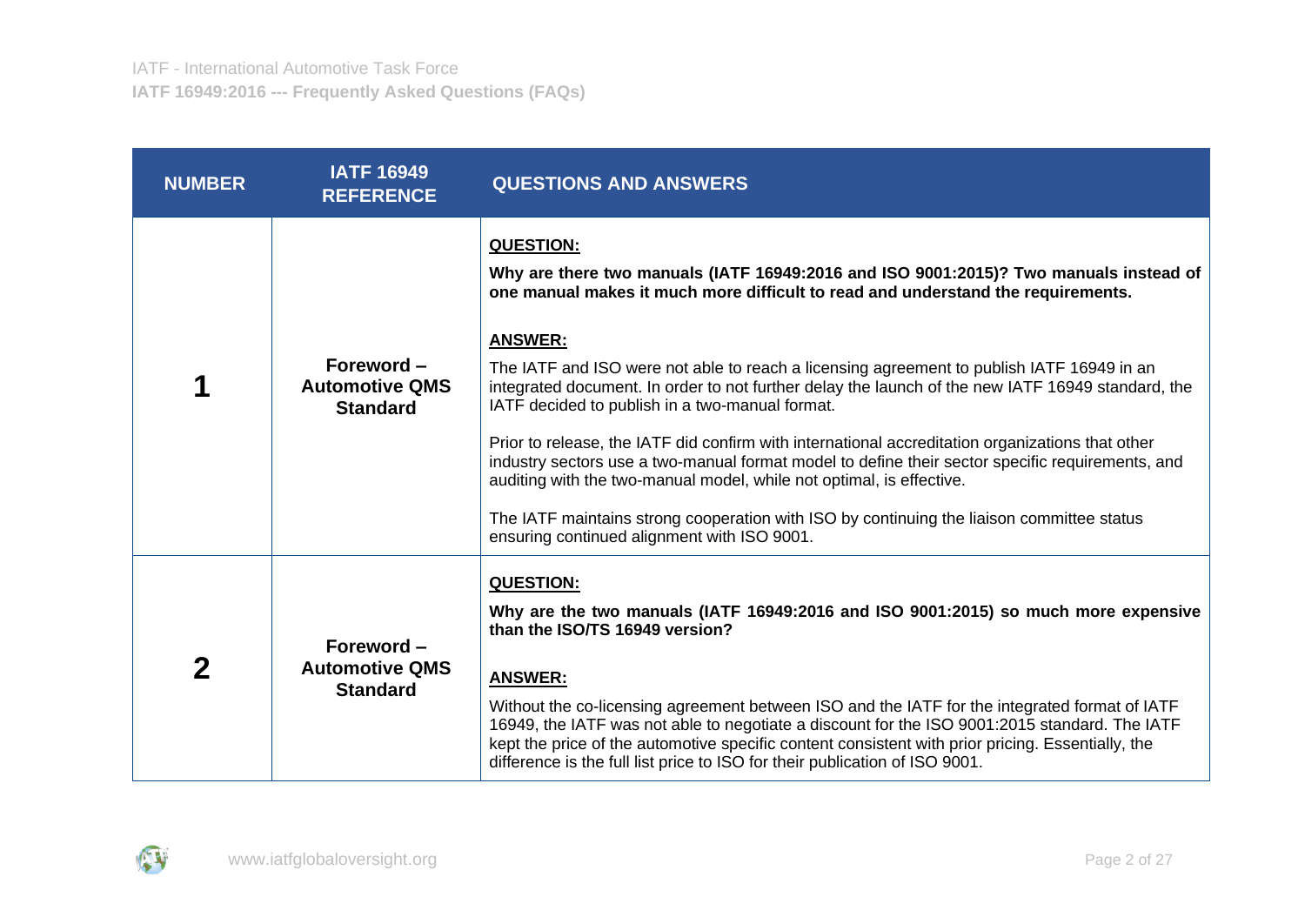| <b>NUMBER</b> | <b>IATF 16949</b><br><b>REFERENCE</b>                  | <b>QUESTIONS AND ANSWERS</b>                                                                                                                                                                                                                                                                                                                                                                                                                                                                                                 |
|---------------|--------------------------------------------------------|------------------------------------------------------------------------------------------------------------------------------------------------------------------------------------------------------------------------------------------------------------------------------------------------------------------------------------------------------------------------------------------------------------------------------------------------------------------------------------------------------------------------------|
| 3             | Foreword -<br><b>Automotive QMS</b><br><b>Standard</b> | <b>QUESTION:</b><br>What should be done if translation errors are discovered in the IATF 16949 standard?<br><b>ANSWER:</b><br>The IATF uses a defined process for managing translations of the standard, including "cross-<br>checking" the translation to ensure accuracy. If an organization, or a certification body, identifies<br>what is believed to be a translation error, they should contact either the IATF member industry<br>association or the Oversight Office supporting their certification body.           |
| 4             | 4.4.1.2<br><b>Product safety</b>                       | <b>QUESTION:</b><br>What is the scope of this clause? Many organizations focus on regulatory/statutory<br>requirements of the product and do not believe they have product safety related<br>manufacturing product or processes.<br><b>ANSWER:</b><br>This clause focuses on product and manufacturing process characteristics that affect the safety<br>performance of the final assembly. These characteristics may not be directly addressed in<br>regulatory/statutory requirements, but may be defined by the customer. |

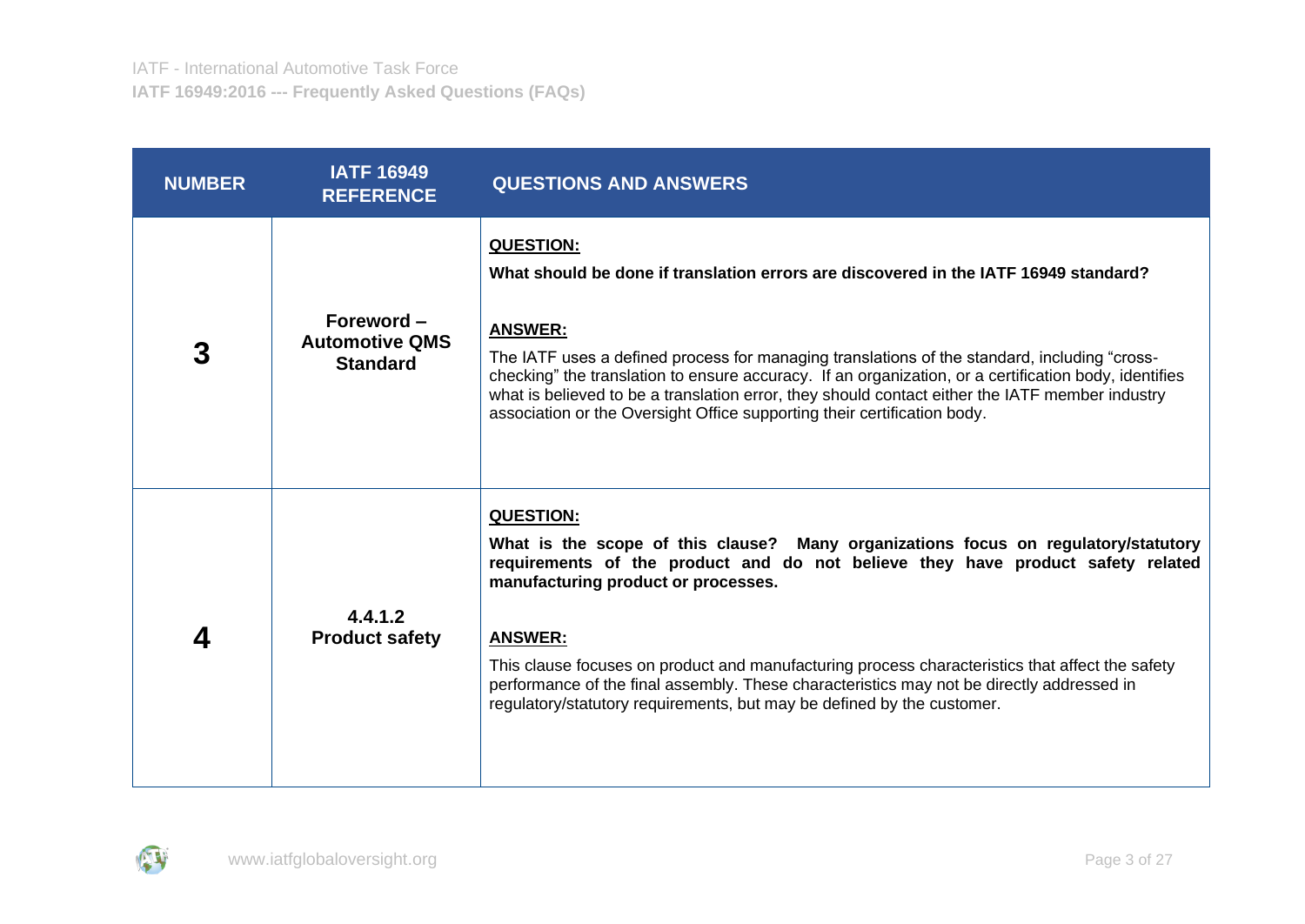| <b>NUMBER</b> | <b>IATF 16949</b><br><b>REFERENCE</b>                                                           | <b>QUESTIONS AND ANSWERS</b>                                                                                                                                                                                                                                                                                                                                                                                                                                                                                                                                                                          |
|---------------|-------------------------------------------------------------------------------------------------|-------------------------------------------------------------------------------------------------------------------------------------------------------------------------------------------------------------------------------------------------------------------------------------------------------------------------------------------------------------------------------------------------------------------------------------------------------------------------------------------------------------------------------------------------------------------------------------------------------|
| 5             | 5.3.1<br><b>Organizational roles,</b><br>responsibilities, and<br>authorities -<br>supplemental | <b>QUESTION:</b><br>Is the intent that responsibilities be assigned to the function (e.g. Quality), a specific title (e.g.<br>Quality Director) or a named individual (e.g. Bob Smith)?<br><b>ANSWER:</b><br>Responsibilities are assigned to the role/position (i.e. specific title, Quality Director) within the<br>organization. Although individuals may have those responsibilities in their roles, the<br>responsibilities remain with the role (e.g. Quality Director). Therefore, top management will assign<br>the responsibility and authority to the role, not to the individuals by name. |
| 6             | 7.1.5.1.1<br><b>Measurement system</b><br>analysis                                              | <b>QUESTION:</b><br>Are MSA studies required for each instrument or device?<br><b>ANSWER:</b><br>No. A complete statistical study on each single piece of equipment is not required.<br>Instruments with the same characteristics (e.g. measurement range, resolution, repeatability,<br>etc.) can be grouped and a sample instrument (representative of the gauge family) can be<br>used for the statistical study.                                                                                                                                                                                  |

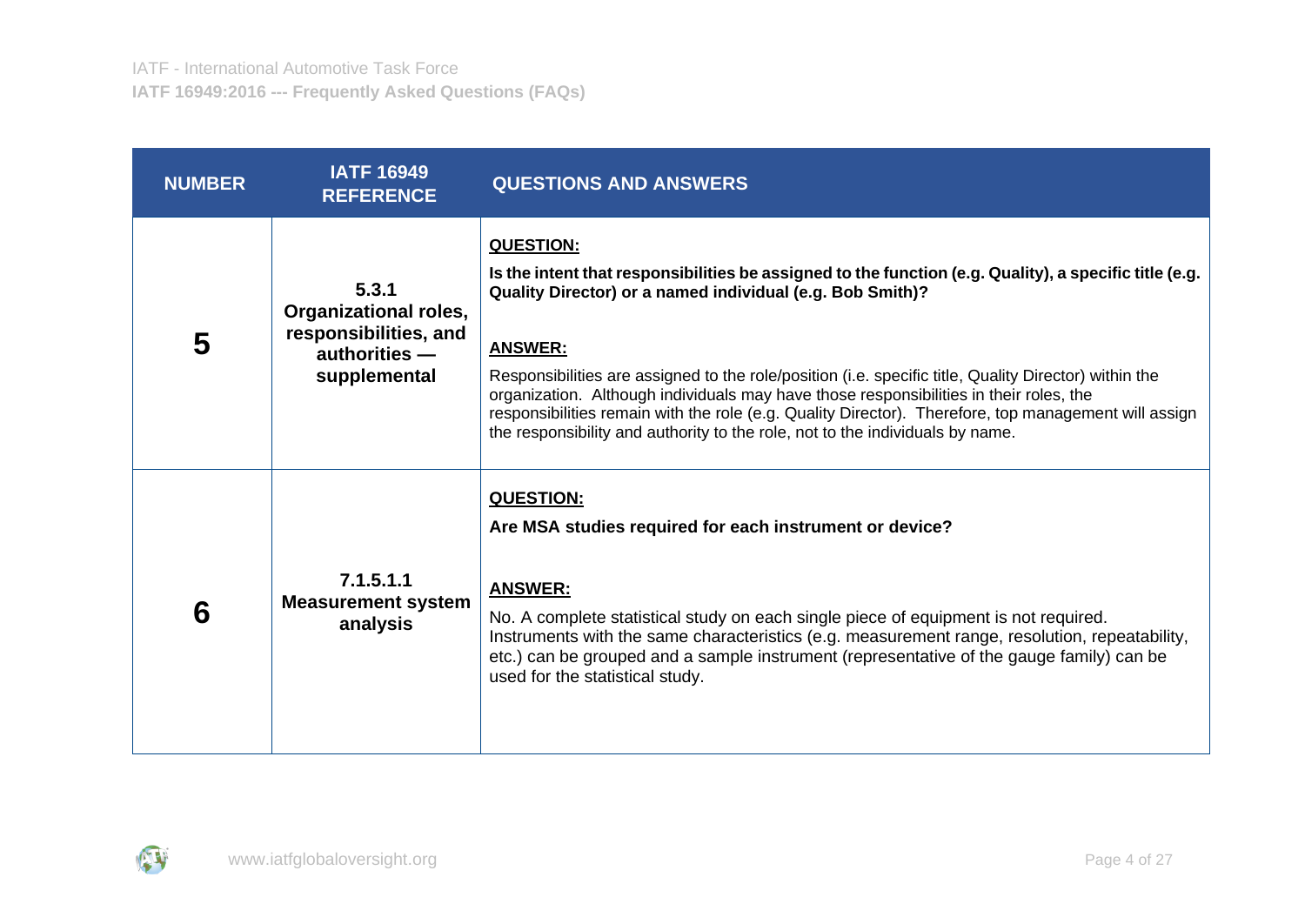| <b>NUMBER</b>  | <b>IATF 16949</b><br><b>REFERENCE</b>   | <b>QUESTIONS AND ANSWERS</b>                                                                                                                                                                                                                                                                                                                                                                                                                                                                                                                                                                                                                                                                                                                                                             |
|----------------|-----------------------------------------|------------------------------------------------------------------------------------------------------------------------------------------------------------------------------------------------------------------------------------------------------------------------------------------------------------------------------------------------------------------------------------------------------------------------------------------------------------------------------------------------------------------------------------------------------------------------------------------------------------------------------------------------------------------------------------------------------------------------------------------------------------------------------------------|
| <b>Revised</b> | 7.1.5.3.2<br><b>External laboratory</b> | QUESTION 1:<br>When can the equipment manufacturer be used to calibrate inspection and test equipment?<br>If an accredited laboratory exists but is very remote and/or expensive and the inspection or<br>test equipment manufacturer is nearby and available can they be used (even if they are not<br>accredited to ISO/IEC 17025)?<br><b>ANSWER 1:</b><br>See Revised SI 10, issued April 2021, effective June 2021<br><b>QUESTION 2:</b><br>If the organization has inspection, measuring and test equipment in the final assembly and<br>test area, is it considered an internal laboratory?<br><b>ANSWER 2:</b><br>No. In-line measurement and test equipment used in any part of the manufacturing process or<br>assembly process is not considered to be an internal laboratory. |
|                |                                         |                                                                                                                                                                                                                                                                                                                                                                                                                                                                                                                                                                                                                                                                                                                                                                                          |

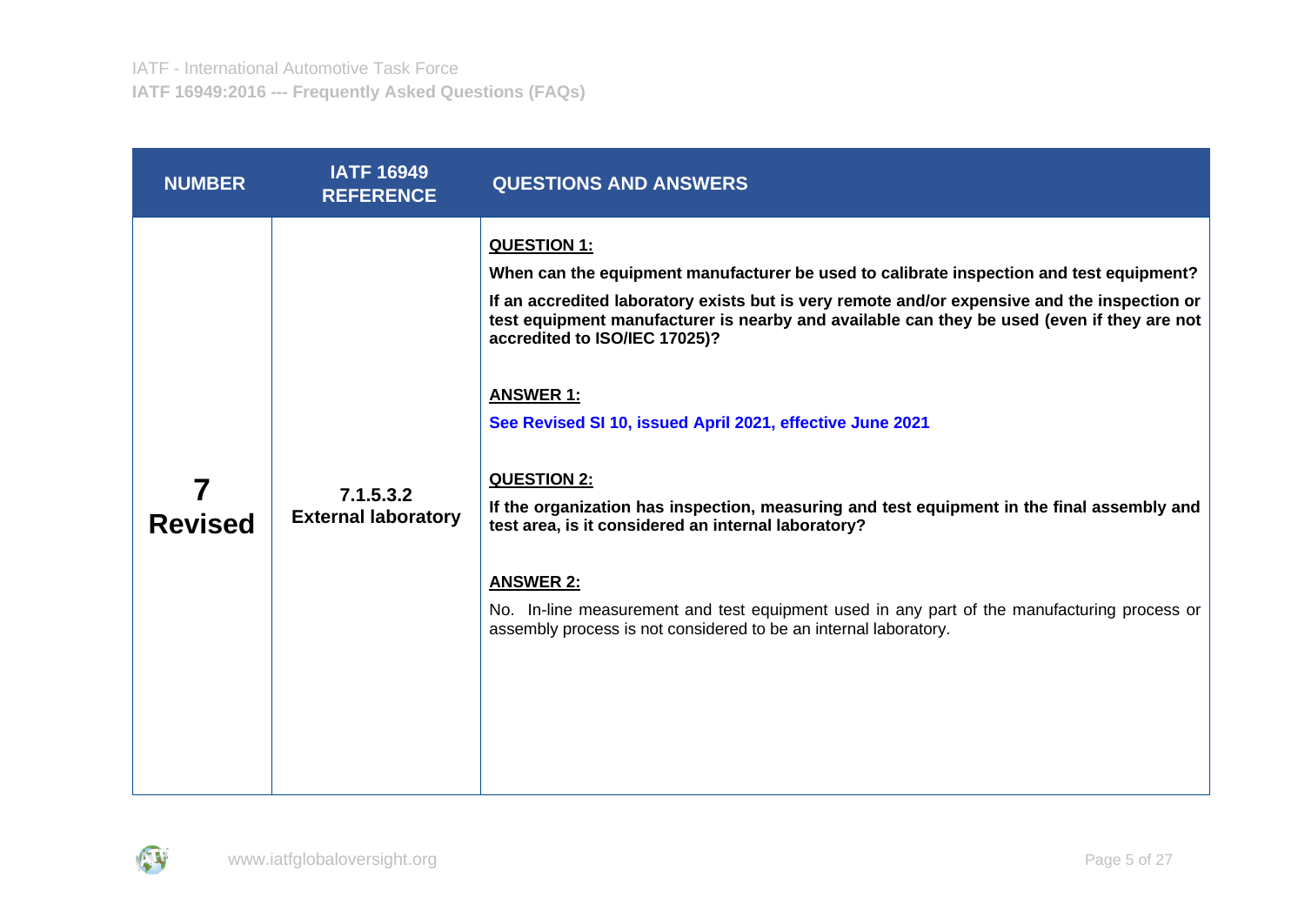| <b>NUMBER</b> | <b>IATF 16949</b><br><b>REFERENCE</b>                           | <b>QUESTIONS AND ANSWERS</b>                                                                                                                                                                                                                                                                                                                                                                                                                                                                                                                                                                                                                                                                                                                                                                                                                                                                                                                                                                                                                                                                                                                                                                                                                                                                                                                                                                                                      |
|---------------|-----------------------------------------------------------------|-----------------------------------------------------------------------------------------------------------------------------------------------------------------------------------------------------------------------------------------------------------------------------------------------------------------------------------------------------------------------------------------------------------------------------------------------------------------------------------------------------------------------------------------------------------------------------------------------------------------------------------------------------------------------------------------------------------------------------------------------------------------------------------------------------------------------------------------------------------------------------------------------------------------------------------------------------------------------------------------------------------------------------------------------------------------------------------------------------------------------------------------------------------------------------------------------------------------------------------------------------------------------------------------------------------------------------------------------------------------------------------------------------------------------------------|
| 8             | 7.5.1.1<br><b>Quality management</b><br>system<br>documentation | <b>QUESTION:</b><br>Does the document (which could be a table, list or a matrix) have to include non-IATF<br>OEMs and Tier 1s? Do all customer requirements beyond CSR's need to be included in<br>the document?<br><b>ANSWER:</b><br>The organization is responsible for evaluating customer requirements, including customer-<br>specific requirements, and including them in the scope of the organization's quality<br>management system, per IATF 16949, Section 4.3.2.<br>A document (which could be a table, a list or a matrix) is required as part of the quality<br>manual, per IATF 16949, Section 7.5.1.1 d). The document shall include all direct customers<br>of the certified organization, which may include IATF OEMs, non-IATF OEMs, and other<br>automotive customers (i.e. tier-1, tier-2, etc.).<br>For example, a tier-2 organization must consider the customer requirements, including<br>customer-specific requirements, of all its customers. The Tier-2 organization does not<br>need to consider the customer requirements of the automotive OEM if the OEM is not<br>its direct customer.<br>It is important to note that the non-IATF OEM customers and other automotive customers may<br>have customer requirements in an internal document that is shared with their suppliers (e.g.<br>such as a supplier quality manual) or in a specific document available to the public (e.g.<br>internet). |
|               |                                                                 | Identifying customer-specific requirements may be difficult if the non-IATF OEM or other                                                                                                                                                                                                                                                                                                                                                                                                                                                                                                                                                                                                                                                                                                                                                                                                                                                                                                                                                                                                                                                                                                                                                                                                                                                                                                                                          |

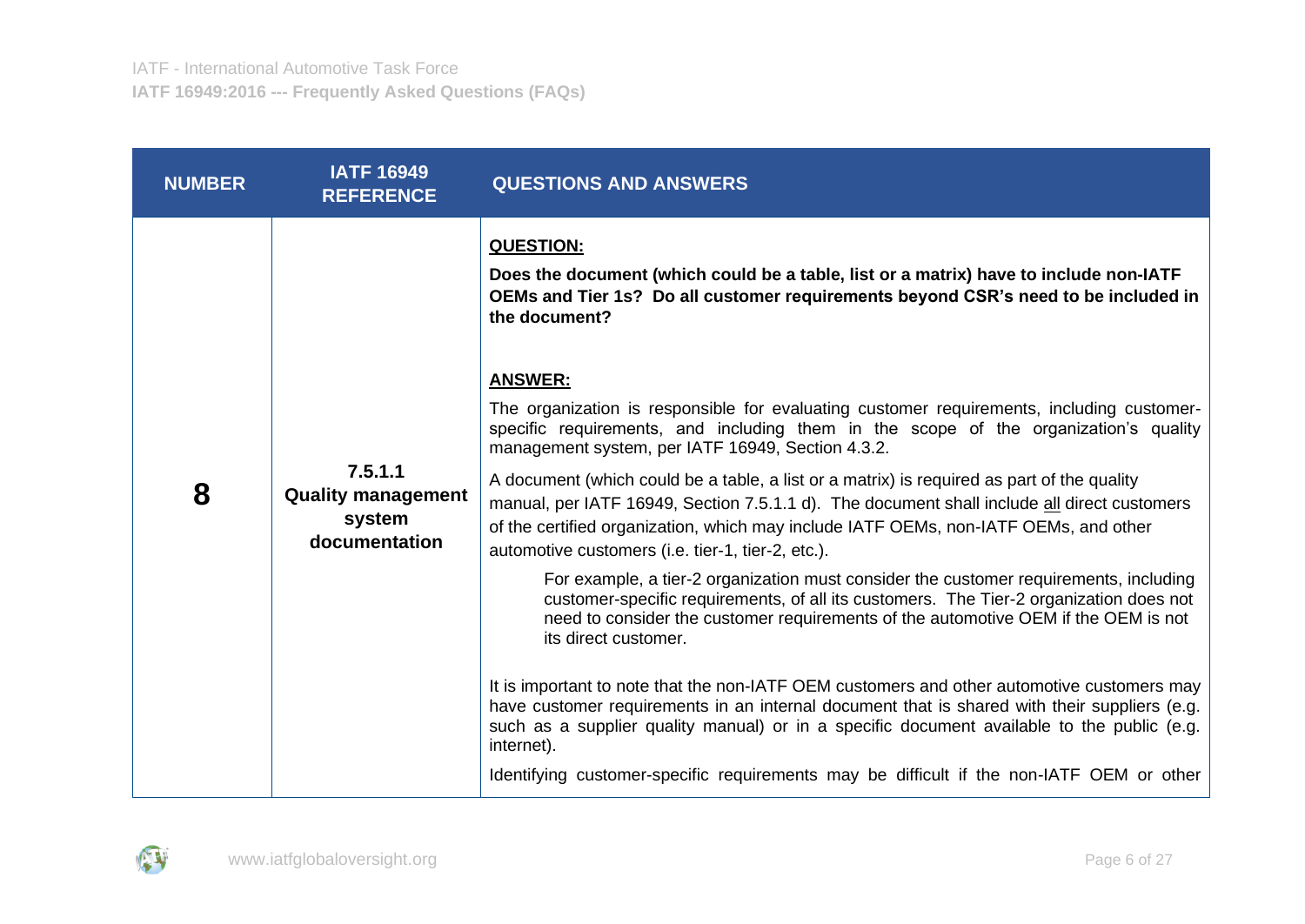| <b>NUMBER</b> | <b>IATF 16949</b><br><b>REFERENCE</b>                                                                                             | <b>QUESTIONS AND ANSWERS</b>                                                                                                                                                                                                                                                                                                                                                                                                                                                                                                                                                                                                                                                                                                                                                                                                                                                                                                                                                                                                                                                                                                      |
|---------------|-----------------------------------------------------------------------------------------------------------------------------------|-----------------------------------------------------------------------------------------------------------------------------------------------------------------------------------------------------------------------------------------------------------------------------------------------------------------------------------------------------------------------------------------------------------------------------------------------------------------------------------------------------------------------------------------------------------------------------------------------------------------------------------------------------------------------------------------------------------------------------------------------------------------------------------------------------------------------------------------------------------------------------------------------------------------------------------------------------------------------------------------------------------------------------------------------------------------------------------------------------------------------------------|
| 8<br>(cont.)  | 7.5.1.1<br><b>Quality management</b><br>system<br>documentation                                                                   | automotive customers do not clearly link to IATF 16949 clauses in their customer requirement<br>documents. A way to identify if any customer-specific requirements exist is to compare sections<br>of the IATF 16949 standard where the term « if required by the customer » exists and verify if<br>the existing customer requirement document lists any specific requirements that are related to<br>a requirement in the IATF 16949 standard. If yes, that customer and their requirements should<br>be added to the document (which could be a table, a list or a matrix) in the quality manual.<br>Organizations are not expected to take the customer's requirements, including customer-<br>specific requirements, and convert them into a CSR format that aligns with the IATF 16949<br>clauses similar to what has been published by the IATF OEMs.                                                                                                                                                                                                                                                                      |
| 9             | 8.4.2.2<br><b>Statutory and</b><br>regulatory<br>requirements<br>and<br>8.6.5<br><b>Statutory and</b><br>regulatory<br>conformity | <b>QUESTION 1:</b><br>What is the perspective (on statutory and regulatory conformity)? What is considered<br>sufficient evidence of conformity to applicable statutory and regulatory requirements (8.6.5)?<br><b>ANSWER 1:</b><br>As defined in 8.3.3.1 g) and 8.3.4.2, the organization is required to have an approach to research,<br>identify, obtain copies of, review, understand, and assure compliance with the statutory and<br>regulatory requirements for the product they are manufacturing in the country where they are<br>manufacturing products and the destination country where they are shipping the products to.<br>The intent of 8.4.2.2 is that the organization designs into their product development<br>methodology/business process(es) and their supplier management methodologies/business<br>process(es), one or more approaches for obtaining confirmation and evidence from their suppliers<br>that the products and services being provided by the supplier comply with the statutory and<br>regulatory requirements of the country where the supplier is manufacturing them, the country where |

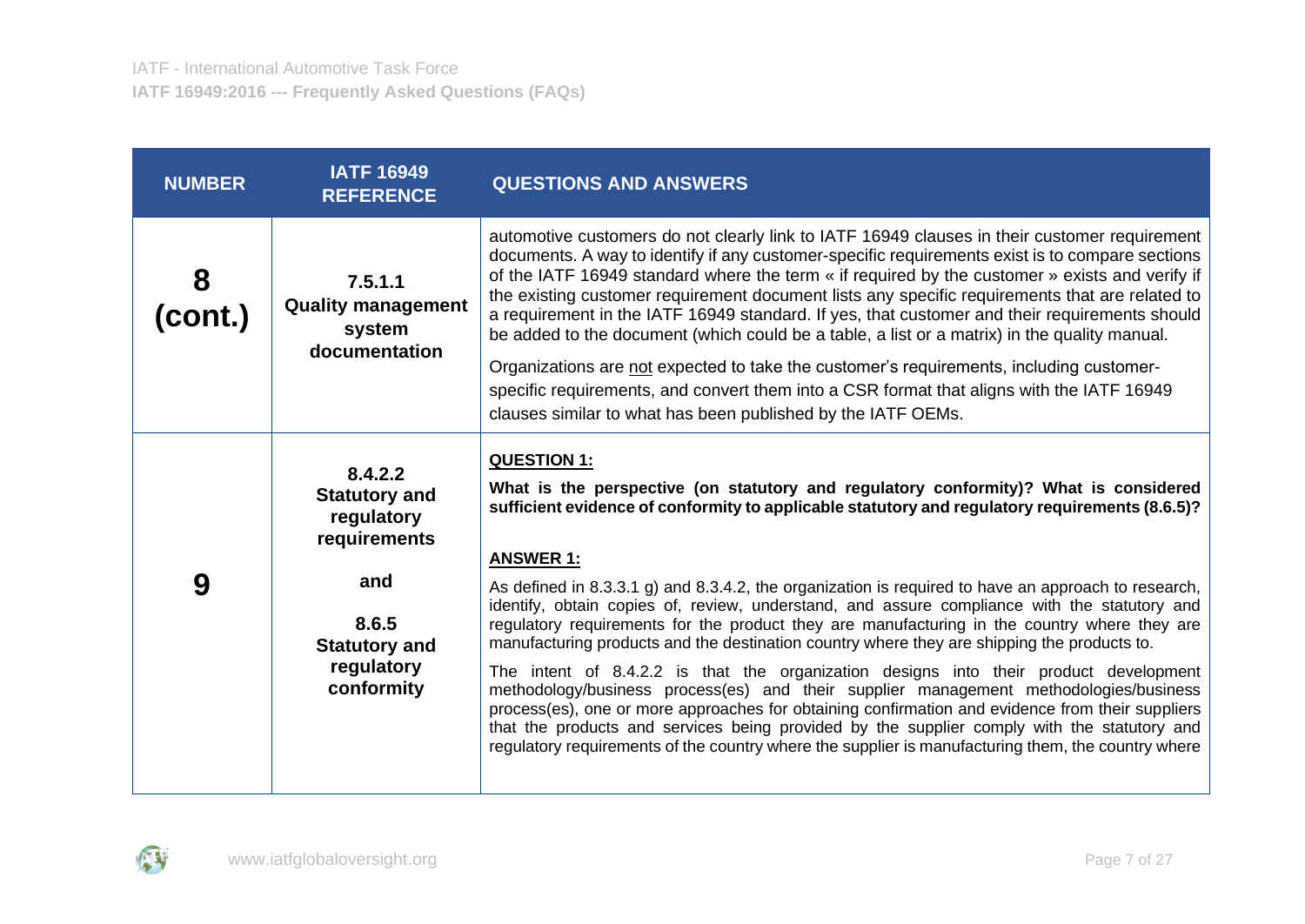| <b>NUMBER</b> | <b>IATF 16949</b><br><b>REFERENCE</b>                                                                                                             | <b>QUESTIONS AND ANSWERS</b>                                                                                                                                                                                                                                                                                                                                                                                                                                                                                                                                                                                                                                                                                                                                                                                                                                                                                                                                                                                                                                                                                                                                  |
|---------------|---------------------------------------------------------------------------------------------------------------------------------------------------|---------------------------------------------------------------------------------------------------------------------------------------------------------------------------------------------------------------------------------------------------------------------------------------------------------------------------------------------------------------------------------------------------------------------------------------------------------------------------------------------------------------------------------------------------------------------------------------------------------------------------------------------------------------------------------------------------------------------------------------------------------------------------------------------------------------------------------------------------------------------------------------------------------------------------------------------------------------------------------------------------------------------------------------------------------------------------------------------------------------------------------------------------------------|
| 9<br>(cont.)  | 8.4.2.2<br><b>Statutory and</b><br>regulatory<br>requirements (cont.)<br>and<br>8.6.5<br><b>Statutory and</b><br>regulatory<br>conformity (cont.) | the organization is using them, and the country where the organization ships their product to, if<br>provided by the customer.<br>The intent of 8.6.5 is to require the organization to check the records of conformance/compliance<br>received from the supplier to assure that the lot code, batch number, or comparable traceability<br>information for the product are covered by the evidence provided by the supplier. This could be done<br>upon receipt from the supplier, or while the product is in inventory, but must be done prior to release<br>of the product into the organization's production flow.<br><b>QUESTION 2:</b><br>Did the intent of clause 8.4.2.2 change from ISO/TS 16949 to IATF 16949?<br><b>ANSWER 2:</b><br>The intent of the clause did not change. The ISO/TS 16949 requirement was "All purchased product"<br>shall conform to applicable statutory and regulatory requirements". In this "passive voice" wording,<br>the IATF decided their expectations were not clear. The new requirement is more explicit about what<br>is to be done, when it is to be done, and what evidence is required to support compliance. |
|               |                                                                                                                                                   |                                                                                                                                                                                                                                                                                                                                                                                                                                                                                                                                                                                                                                                                                                                                                                                                                                                                                                                                                                                                                                                                                                                                                               |

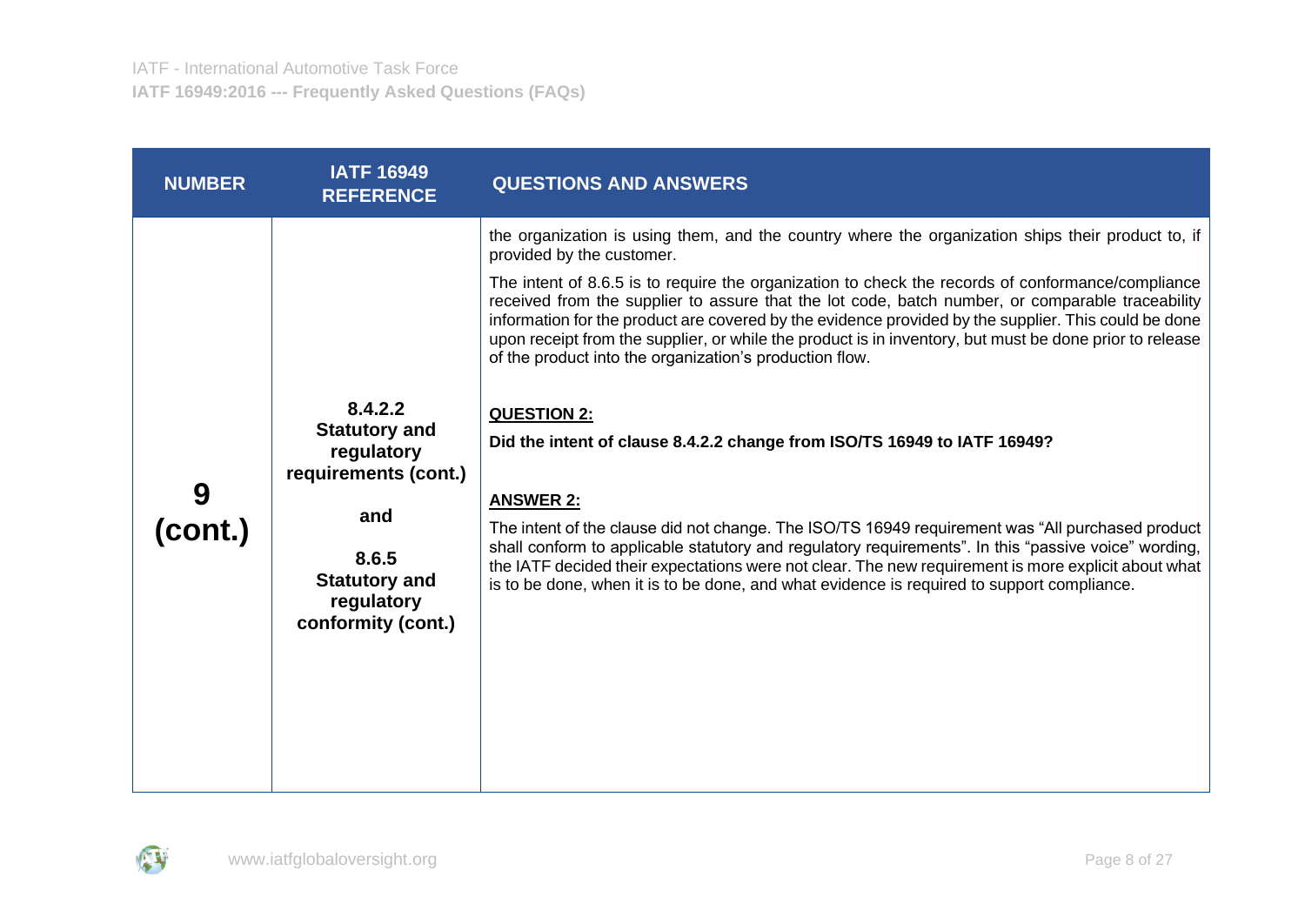| <b>NUMBER</b> | <b>IATF 16949</b><br><b>REFERENCE</b>                                                                                                             | <b>QUESTIONS AND ANSWERS</b>                                                                                                                                                                                                                                                                                                                                                                                                                                                                                                                                                                                                                                                                                                                                                                                                                                                                                                                                                                                                                                                                                                                                                                                                                                                                      |
|---------------|---------------------------------------------------------------------------------------------------------------------------------------------------|---------------------------------------------------------------------------------------------------------------------------------------------------------------------------------------------------------------------------------------------------------------------------------------------------------------------------------------------------------------------------------------------------------------------------------------------------------------------------------------------------------------------------------------------------------------------------------------------------------------------------------------------------------------------------------------------------------------------------------------------------------------------------------------------------------------------------------------------------------------------------------------------------------------------------------------------------------------------------------------------------------------------------------------------------------------------------------------------------------------------------------------------------------------------------------------------------------------------------------------------------------------------------------------------------|
| 9<br>(cont.)  | 8.4.2.2<br><b>Statutory and</b><br>regulatory<br>requirements (cont.)<br>and<br>8.6.5<br><b>Statutory and</b><br>regulatory<br>conformity (cont.) | <b>QUESTION 3:</b><br>How do you manage and maintain current knowledge of statutory and regulatory<br>requirements for international suppliers?<br><b>ANSWER 3:</b><br>IATF 16949, section 8.6.5, does not require the organization to be aware of or keep a list of all the<br>international statutory and regulatory requirements for the externally provided processes, products<br>or services they purchase.<br>The organization is required to review the results of, audit, or otherwise periodically verify, that the<br>supplier's process is robust and assures compliance with the latest applicable statutory, regulatory<br>and other requirements in the countries where they are manufactured and in the customer-identified<br>countries of designation.<br><b>QUESTION 4:</b><br>How can our system comprehend the statutory and regulatory requirements if they are not<br>communicated to the organization by the customer?<br><b>ANSWER 4:</b><br>The clause as worded expects the customer to provide information to the organization of where the<br>products are going to be shipped. Changes to the applicable statutory and regulatory requirements<br>due to changes in these destinations are only a requirement to the organization "if provided" by the<br>customer. |

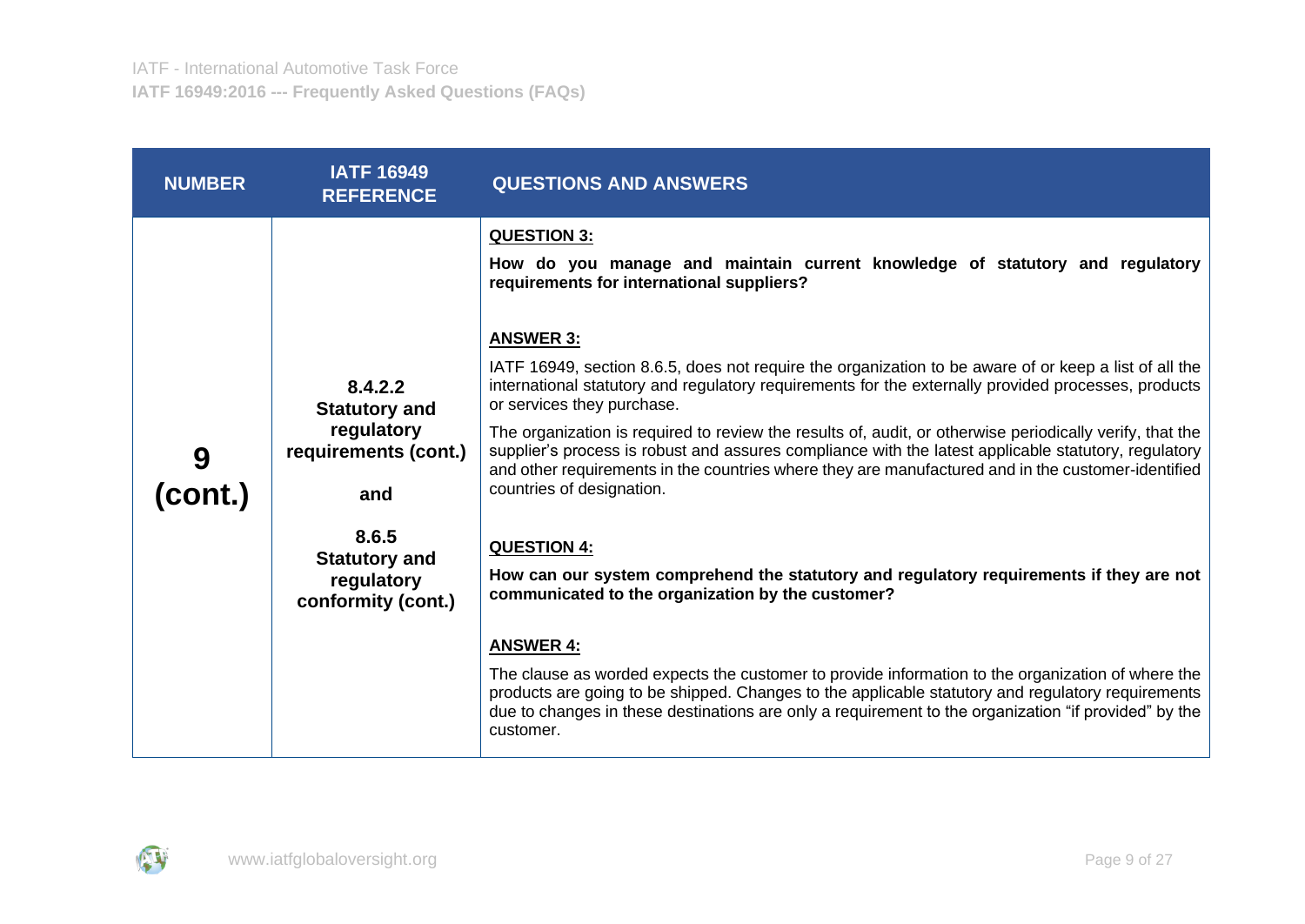| <b>NUMBER</b> | <b>IATF 16949</b><br><b>REFERENCE</b>                                                                              | <b>QUESTIONS AND ANSWERS</b>                                                                                                                                                                                                                                                                                                                                                                                                                                                                                                                               |
|---------------|--------------------------------------------------------------------------------------------------------------------|------------------------------------------------------------------------------------------------------------------------------------------------------------------------------------------------------------------------------------------------------------------------------------------------------------------------------------------------------------------------------------------------------------------------------------------------------------------------------------------------------------------------------------------------------------|
| 10<br>deleted | 8.4.2.3.1<br><b>Automotive product-</b><br>related software or<br>automotive products<br>with embedded<br>software | See SI 15, issued November 2018, effective January 2019.                                                                                                                                                                                                                                                                                                                                                                                                                                                                                                   |
| 11            | 8.7.1.7<br><b>Nonconforming</b><br>product disposition                                                             | <b>QUESTION 1:</b><br>What is the intent and requirements for "rendering unusable" prior to disposal? When and<br>where does the "rendering unusable" of product need to occur?<br><b>ANSWER 1:</b><br>The intent is to ensure that the product cannot find its way into the unofficial aftermarket, onto a road<br>vehicle, or accidentally shipped to the customer.<br>The process of rendering nonconforming product unusable, does not have to occur in the<br>manufacturing area as long as the product is rendered unusable prior to final disposal. |

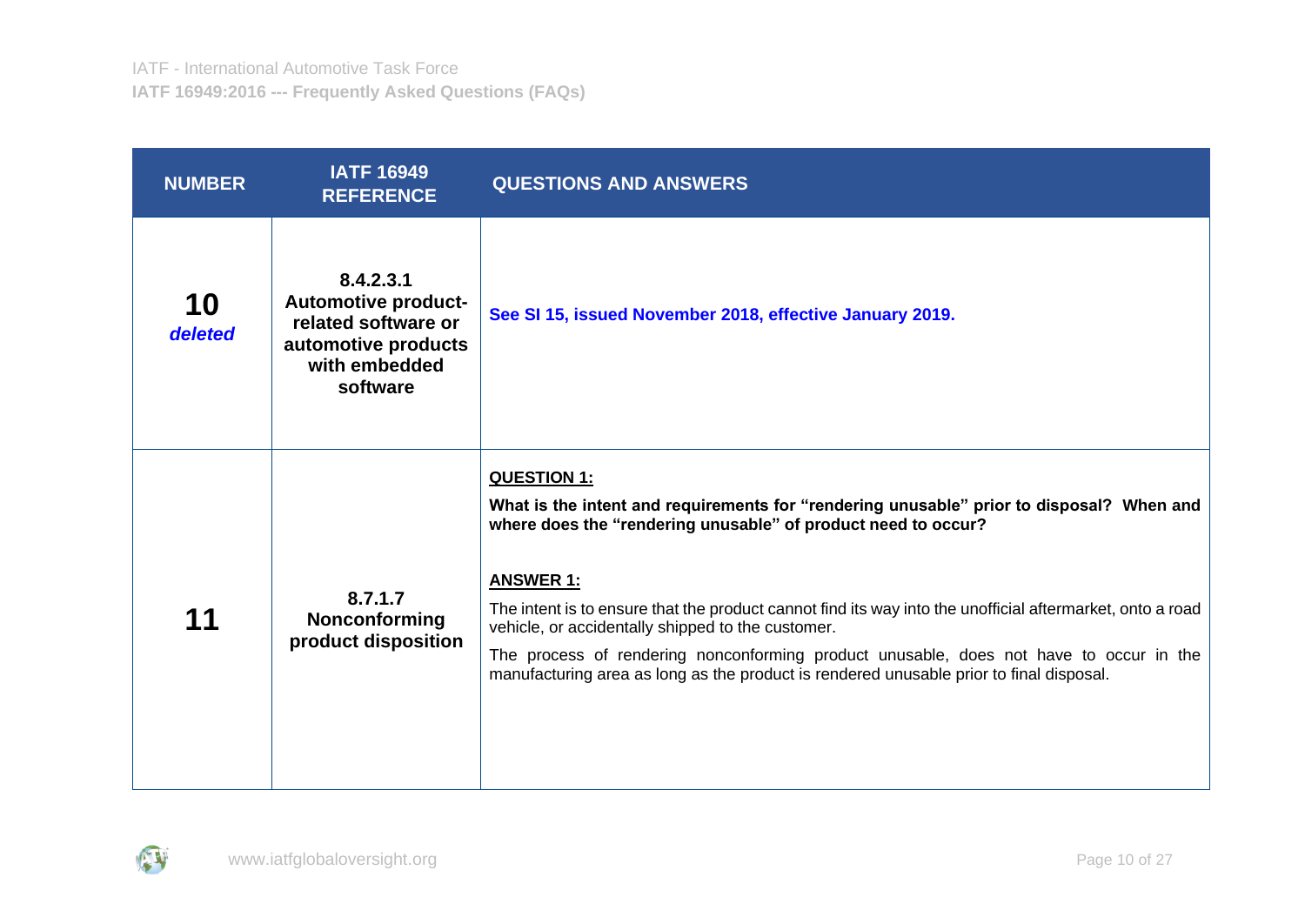| <b>NUMBER</b> | <b>IATF 16949</b><br><b>REFERENCE</b>           | <b>QUESTIONS AND ANSWERS</b>                                                                                                                                                                                                                                                                                                                                                                                                                                                                                                                                                                                                                                                                                                                                                                                                                                                                                                                        |
|---------------|-------------------------------------------------|-----------------------------------------------------------------------------------------------------------------------------------------------------------------------------------------------------------------------------------------------------------------------------------------------------------------------------------------------------------------------------------------------------------------------------------------------------------------------------------------------------------------------------------------------------------------------------------------------------------------------------------------------------------------------------------------------------------------------------------------------------------------------------------------------------------------------------------------------------------------------------------------------------------------------------------------------------|
| (cont.)       | 8.7.1.7<br>Nonconforming<br>product disposition | <b>QUESTION 2:</b><br>How does the organization control this?<br><b>ANSWER 2:</b><br>The organization is responsible to develop and implement a nonconforming product disposition<br>process and verify its effectiveness.<br><b>QUESTION 3:</b><br>Can the organization use a service provider to render the product unusable?<br><b>ANSWER 3:</b><br>Yes, it is acceptable to contract the process of rendering the product unusable to a service provider.<br>If a service provider is used, the organization needs to approve, and periodically verify, how the<br>supplier is rendering the product unusable.<br><b>QUESTION 4:</b><br>Does nonconforming product disposition apply only to final product or does it also apply to<br>component/interim sub-assembly?<br><b>ANSWER 4:</b><br>This requirement applies to the product that has gone through the part approval process and that<br>the organization is shipping to the customer. |

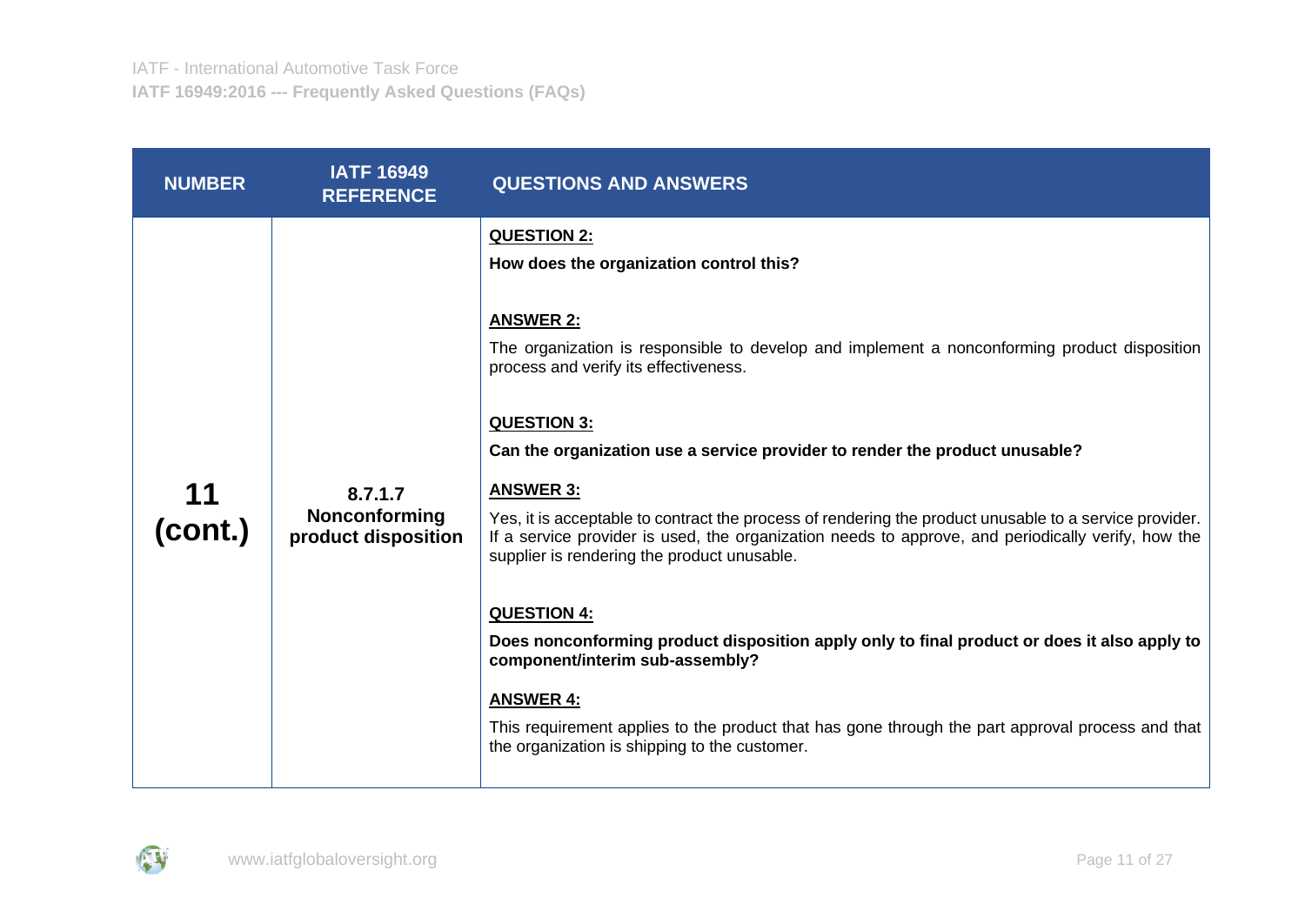| <b>NUMBER</b> | <b>IATF 16949</b><br><b>REFERENCE</b>           | <b>QUESTIONS AND ANSWERS</b>                                                                                                                                                                                                                                                                                                                                                                                                                                                                          |
|---------------|-------------------------------------------------|-------------------------------------------------------------------------------------------------------------------------------------------------------------------------------------------------------------------------------------------------------------------------------------------------------------------------------------------------------------------------------------------------------------------------------------------------------------------------------------------------------|
| 11<br>(cont.) | 8.7.1.7<br>Nonconforming<br>product disposition | <b>QUESTION 5:</b><br>For rendering unusable, how much damage needs to be done to the nonconforming product?<br><b>ANSWER 5:</b><br>The nonconforming product needs to be rendered unusable and unrepairable. There is no<br>requirement for crushing or pulverizing the product into many pieces.                                                                                                                                                                                                    |
| 12            | <b>Throughout the IATF</b><br>16949 Standard    | <b>QUESTION:</b><br>Is it acceptable to document multiple processes in one "documented process"? Or do they<br>each have to be individual documented processes?<br><b>ANSWER:</b><br>Yes, it is acceptable for an organization to group multiple documented processes into one (or more)<br>processes. Each documented process does not have to be a standalone process. Organizations<br>should document their processes as it makes sense to their individual business and organizational<br>needs. |
| 13            | 4.4.1.2<br><b>Product safety</b>                | <b>QUESTION:</b><br>What are the requirements regarding the levels of training and the particular criteria required<br>to be identified in relation to product safety (4.4.1.2)?                                                                                                                                                                                                                                                                                                                      |

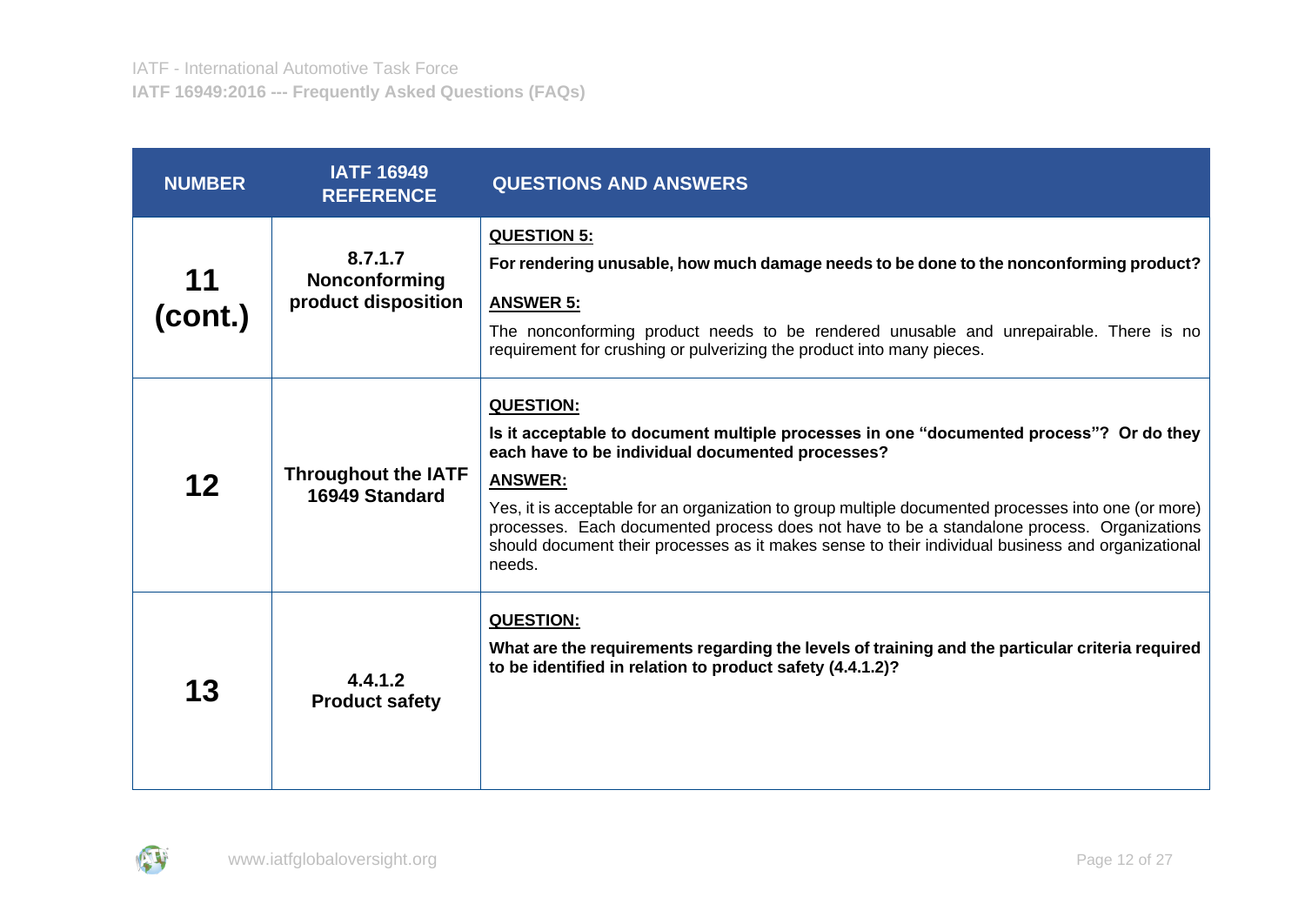| <b>NUMBER</b> | <b>IATF 16949</b><br><b>REFERENCE</b> | <b>QUESTIONS AND ANSWERS</b>                                                                                                                                                                                                                                                                                                                                                                                                                                                                                                                                                                                                                                                                                                                                                                                                                                                                                                                                                                                                                                                                                                                                                                                                                                                                                                                                                                                                                                                                                                                                                                                                                                                                                                                                                                                                                                                     |
|---------------|---------------------------------------|----------------------------------------------------------------------------------------------------------------------------------------------------------------------------------------------------------------------------------------------------------------------------------------------------------------------------------------------------------------------------------------------------------------------------------------------------------------------------------------------------------------------------------------------------------------------------------------------------------------------------------------------------------------------------------------------------------------------------------------------------------------------------------------------------------------------------------------------------------------------------------------------------------------------------------------------------------------------------------------------------------------------------------------------------------------------------------------------------------------------------------------------------------------------------------------------------------------------------------------------------------------------------------------------------------------------------------------------------------------------------------------------------------------------------------------------------------------------------------------------------------------------------------------------------------------------------------------------------------------------------------------------------------------------------------------------------------------------------------------------------------------------------------------------------------------------------------------------------------------------------------|
| 13<br>(cont.) | 4.4.1.2<br><b>Product safety</b>      | <b>ANSWER:</b><br>As with all personnel competency requirements, the people assigned to specific tasks need to be<br>competent for that task. That competence needs to include the rules and regulations associated<br>with the task.<br>The safety requirements in 4.4.1.2 are very specific as to what is required. The sections include,<br>referring to IATF 16949 section 4.4.1.2:<br>a) suppliers are expected to be aware of all statutory and regulatory requirements associated with<br>the markets for use of the parts, as identified by the customer. The supplier needs to know where<br>to research the regulations for all affected countries or regions.<br>b) Customer specifics will identify any customer notification requirements; therefore, knowledge in<br>customer specifics (which may be taught by an internal designated subject matter expert).<br>c) The special approvals for design FMEAs would be identified in customer specifics, see item b)<br>above.<br>d) and e) The identification of product safety related characteristics and their controls would be<br>defined by the customer in its definition of special characteristics and required controls. The<br>personnel developing PFMEAs and Control Plans would need to be knowledgeable in those areas<br>of their customer(s) documents.<br>Each line item f) through m) can also be similarly analyzed to determine the level of training and<br>source of that training for each requirement within the safety requirements.<br>Since many of the requirements depend upon customer specific requirements, there is no single<br>complete industry training on this topic. The organization needs to review the customer and<br>regulatory requirements associated with each of its parts appropriate for the intended country of<br>use and safety-related part characteristics. |

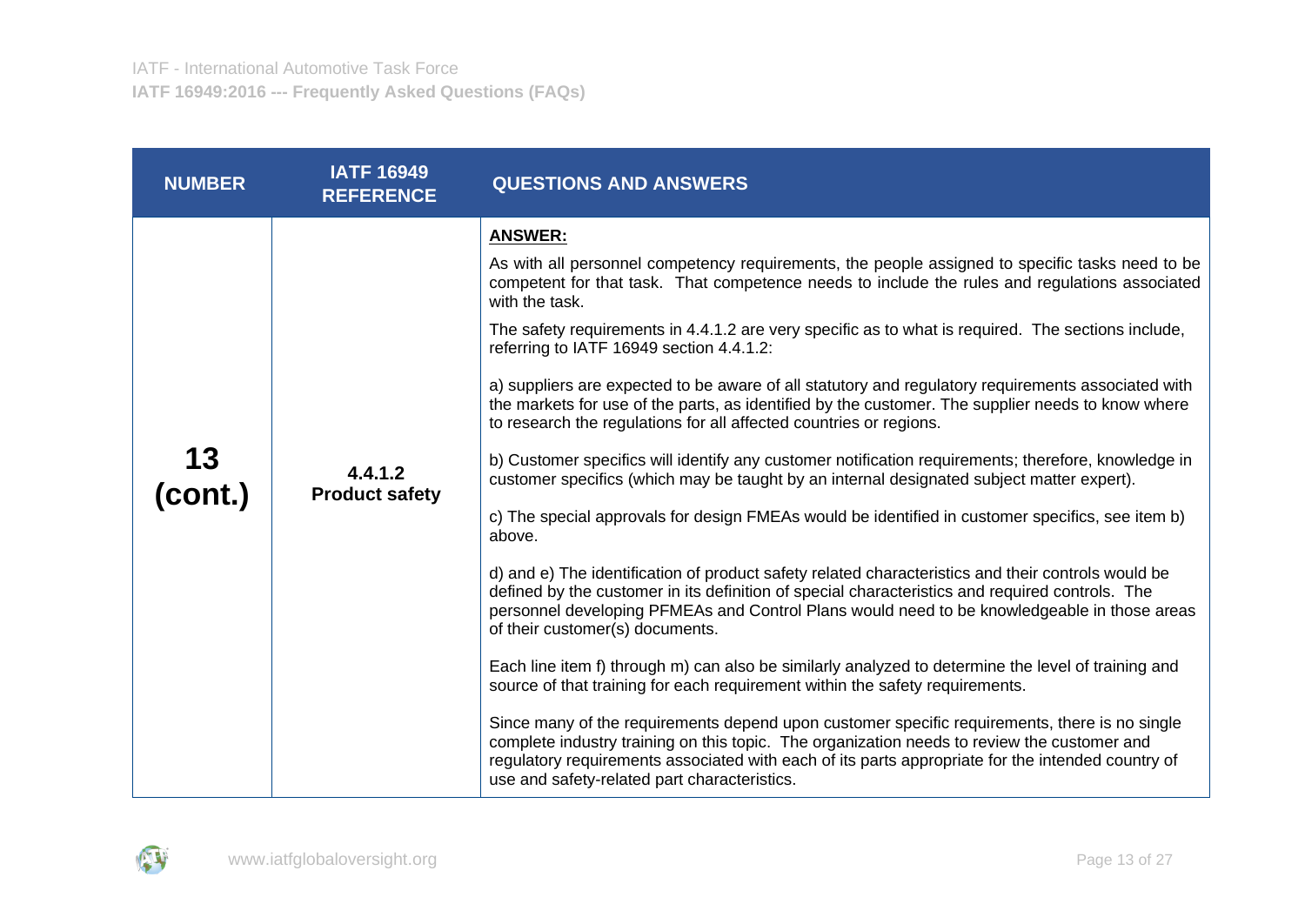| <b>NUMBER</b> | <b>IATF 16949</b><br><b>REFERENCE</b>                           | <b>QUESTIONS AND ANSWERS</b>                                                                                                                                                                                                                                                                                                                                                                                                                                                                                                                                                                                                                                                                                                                                                                                             |
|---------------|-----------------------------------------------------------------|--------------------------------------------------------------------------------------------------------------------------------------------------------------------------------------------------------------------------------------------------------------------------------------------------------------------------------------------------------------------------------------------------------------------------------------------------------------------------------------------------------------------------------------------------------------------------------------------------------------------------------------------------------------------------------------------------------------------------------------------------------------------------------------------------------------------------|
|               |                                                                 | Some customers may have specific requirements regarding product safety, training, knowledge,<br>and personnel. It is the organization's responsibility to understand their customer's specific<br>requirements related to product safety.                                                                                                                                                                                                                                                                                                                                                                                                                                                                                                                                                                                |
| 14            | 7.1.5.3.2<br><b>External laboratory</b>                         | <b>QUESTION:</b><br>Is it required that the calibration certificate or (test) report of an external laboratory bears the<br>mark (or logo or symbol) of the relevant national accreditation body that accredited the<br>laboratory to ISO/IEC 17025?<br><b>ANSWER:</b><br>Yes, only certificates of calibration or test reports including the mark of a national accreditation body<br>are acceptable.<br>The accreditation mark (often also called "accreditation logo" or "accreditation symbol") of a national<br>accreditation body provides documented evidence that the provided inspection, test, or calibration<br>services were performed according to the accreditation scope and that they comply with the<br>requirements of ISO/IEC 17025, and are subject to supervision of a national accreditation body. |
| 15            | 8.3.2.3<br>Development of<br>products with<br>embedded software | <b>QUESTION:</b><br>What is the acceptable method to assess a supplier's software development capability?                                                                                                                                                                                                                                                                                                                                                                                                                                                                                                                                                                                                                                                                                                                |

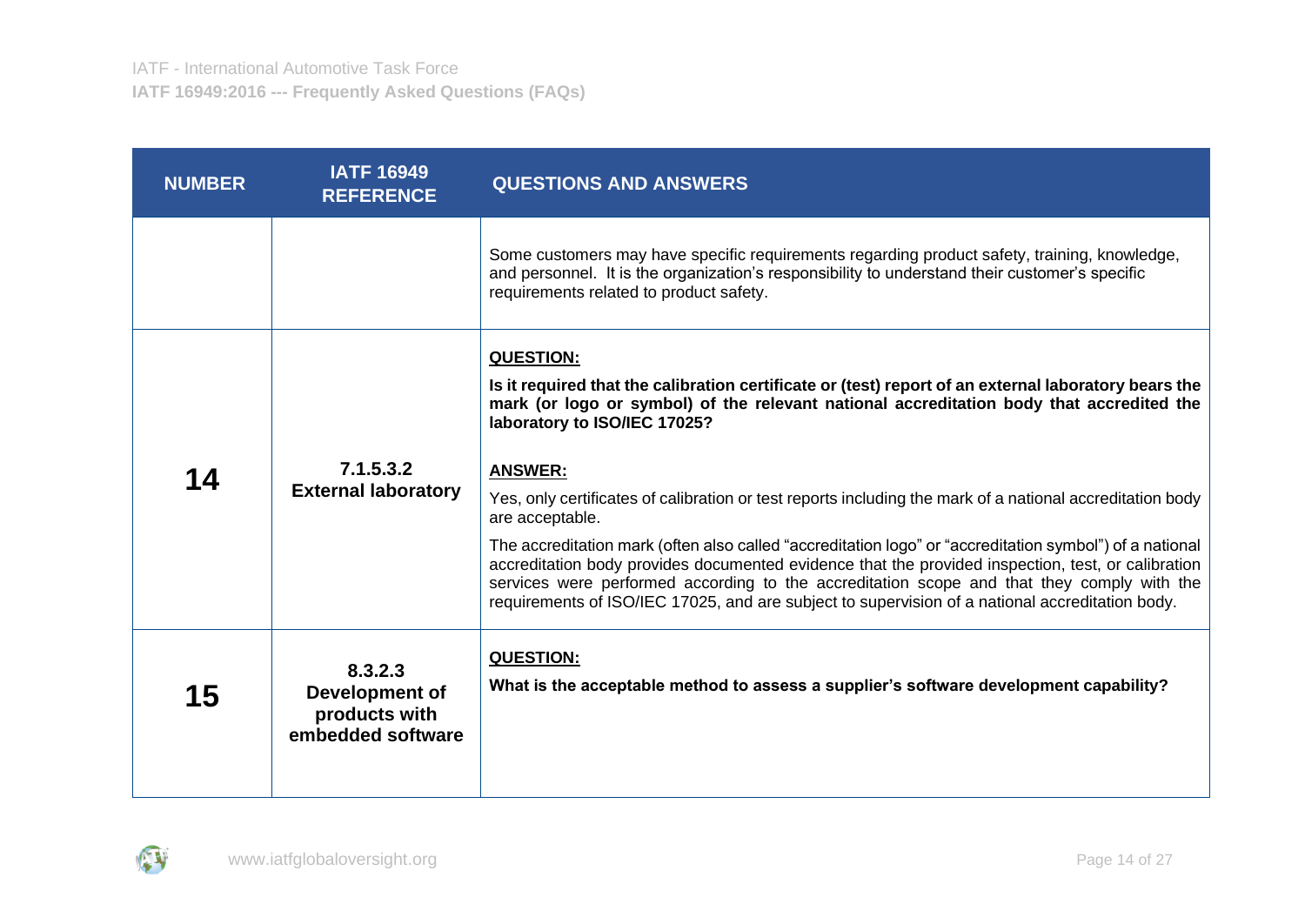| <b>NUMBER</b> | <b>IATF 16949</b><br><b>REFERENCE</b>                           | <b>QUESTIONS AND ANSWERS</b>                                                                                                                                                                                                                                                                                                                                                                                                                                                                                                                                                                                                                                                                                                                                                                                                                                                                                                                                                                                                                                                                                                                                                                                                                                                                                                                                                                                                                                                                                                                                                                                                                                                                                                                                                                                                                                                                                                                                                                                                                                                                                                                                                                                                                                         |
|---------------|-----------------------------------------------------------------|----------------------------------------------------------------------------------------------------------------------------------------------------------------------------------------------------------------------------------------------------------------------------------------------------------------------------------------------------------------------------------------------------------------------------------------------------------------------------------------------------------------------------------------------------------------------------------------------------------------------------------------------------------------------------------------------------------------------------------------------------------------------------------------------------------------------------------------------------------------------------------------------------------------------------------------------------------------------------------------------------------------------------------------------------------------------------------------------------------------------------------------------------------------------------------------------------------------------------------------------------------------------------------------------------------------------------------------------------------------------------------------------------------------------------------------------------------------------------------------------------------------------------------------------------------------------------------------------------------------------------------------------------------------------------------------------------------------------------------------------------------------------------------------------------------------------------------------------------------------------------------------------------------------------------------------------------------------------------------------------------------------------------------------------------------------------------------------------------------------------------------------------------------------------------------------------------------------------------------------------------------------------|
| 15<br>(cont.) | 8.3.2.3<br>Development of<br>products with<br>embedded software | <b>ANSWER:</b><br>The intent of IATF 16949, Section 8.3.2.3 is to apply the same level of rigor to the development of<br>software as is expected in the development of hardware parts. Just like parts, software has<br>defined performance, operating conditions, known inputs, specified outputs, parameters of<br>environment (e.g. size of the file), regulatory requirements (if any), known failure modes, usage<br>profiles, variability of conditions of operation, etc.<br>The planning, designing, writing, testing, confirming and production validation phases in the<br>development of software are not very different in concept from the development of hardware parts.<br>IATF 16949 provides a robust framework to validate that all necessary steps have been taken to<br>design, verify, and produce hardware parts that continue to meet specification in mass production.<br>While similar in concept, those steps are not the same for the development of software. Therefore,<br>a different set of criteria are used to evaluate the methods used to develop software.<br>Those criteria are not included in IATF 16949; therefore, other methods are referred to, such as<br>Automotive SPICE and CMMI. There may be other acceptable methods available identified by<br>some customers. Each customer may have a preferred tool to assess supplier software<br>development capability. The organization should ask their customer(s) to confirm the acceptable<br>assessment tool. Each customer may also specify a different approach used (e.g., customer on-<br>site assessment, supplier self-assessment, or a combination of both).<br>The role of the IATF 16949 internal or external auditor is not to have the knowledge to conduct the<br>Automotive SPICE or CMMI assessments. However, the internal or external auditor should be<br>familiar enough with the assessments to be able to recognize when a software assessment<br>requirement has not been met and that there are corrective action plans in place, with the<br>appropriate resources assigned. The IATF 16949 internal and external auditor should also know if<br>the customer participates in that software development assessment and how that is documented. |

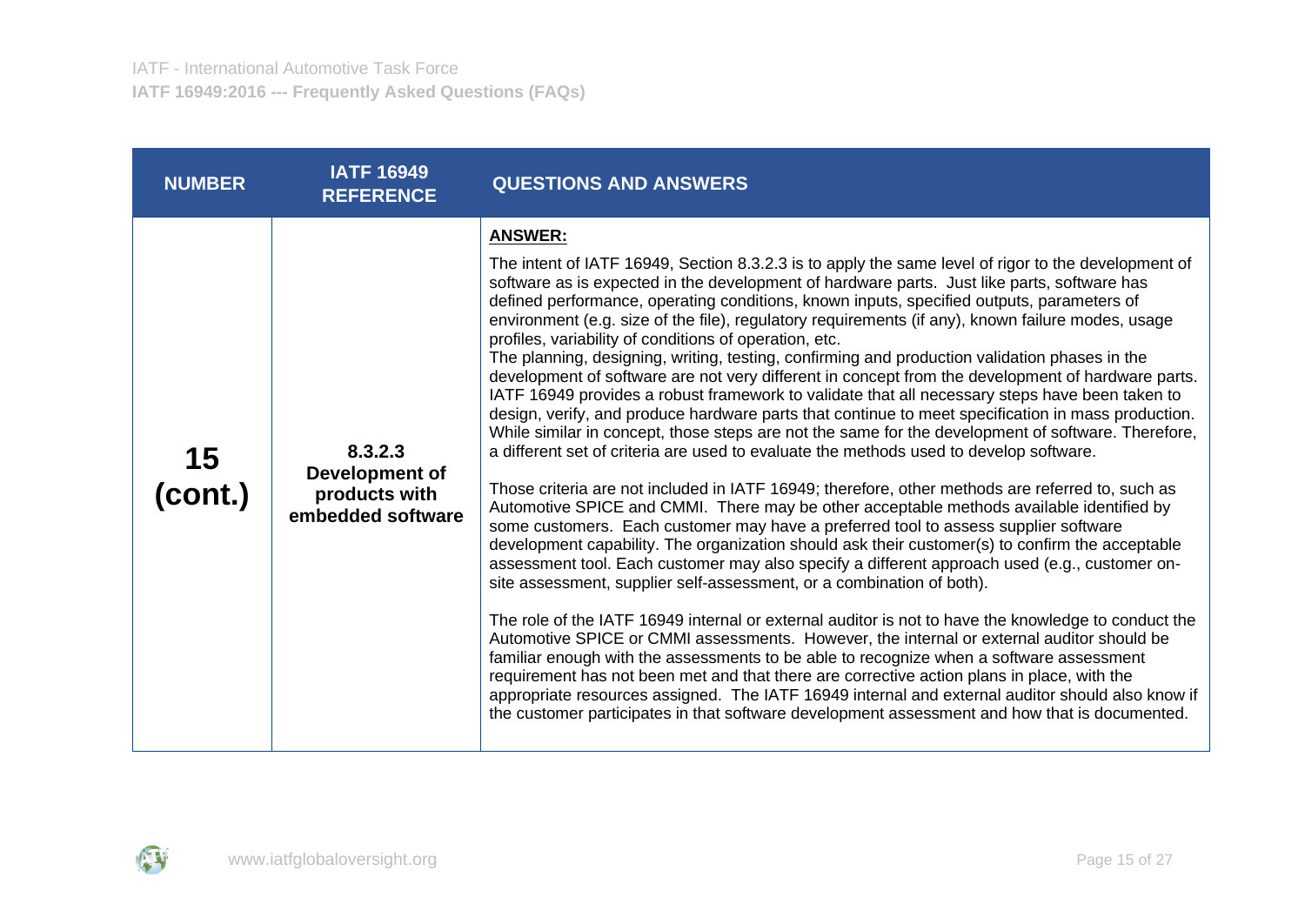| <b>NUMBER</b> | <b>IATF 16949</b><br><b>REFERENCE</b>                | <b>QUESTIONS AND ANSWERS</b>                                                                                                                                                                                                                                                                                                                                                                                                                                                                                                                                                                                                                                                                                                                                                        |
|---------------|------------------------------------------------------|-------------------------------------------------------------------------------------------------------------------------------------------------------------------------------------------------------------------------------------------------------------------------------------------------------------------------------------------------------------------------------------------------------------------------------------------------------------------------------------------------------------------------------------------------------------------------------------------------------------------------------------------------------------------------------------------------------------------------------------------------------------------------------------|
| 16            | 8.4.2.4.1<br><b>Second-party audits</b>              | <b>QUESTION:</b><br>If there is low risk with an organization's supplier(s), are $2nd$ party audits required? What<br>is the intent?<br><b>ANSWER:</b><br>The risk-based thinking approach, driven by ISO 9001:2015, needs to be incorporated for supplier<br>management. The risk analysis needs to be completed and depending on the results of the risk<br>assessment (see below), then a 2nd party audit may not be required.<br>To support the risk analysis, the organization needs to consider criteria such as: supplier certification<br>status, commodity complexity, new product launch(es), significant employee turn-over, product<br>quality issues, delivery issues, customer specific requirements, and other risks to the organization<br>or to their customer(s). |
| 17            | 8.5.6.1.1<br>Temporary change of<br>process controls | <b>QUESTION:</b><br>Does there have to be an alternative process control for each primary control specified in the<br>control plan?<br><b>ANSWER:</b><br>No, it is not a requirement to have an alternative process control for every primary control.<br>When introducing new products, an organization should consider the risk of the primary control<br>potentially failing and, based on risk and severity of failure mode, decide where alternative process<br>controls are needed. When back-up or alternate process controls are needed, then both the                                                                                                                                                                                                                      |

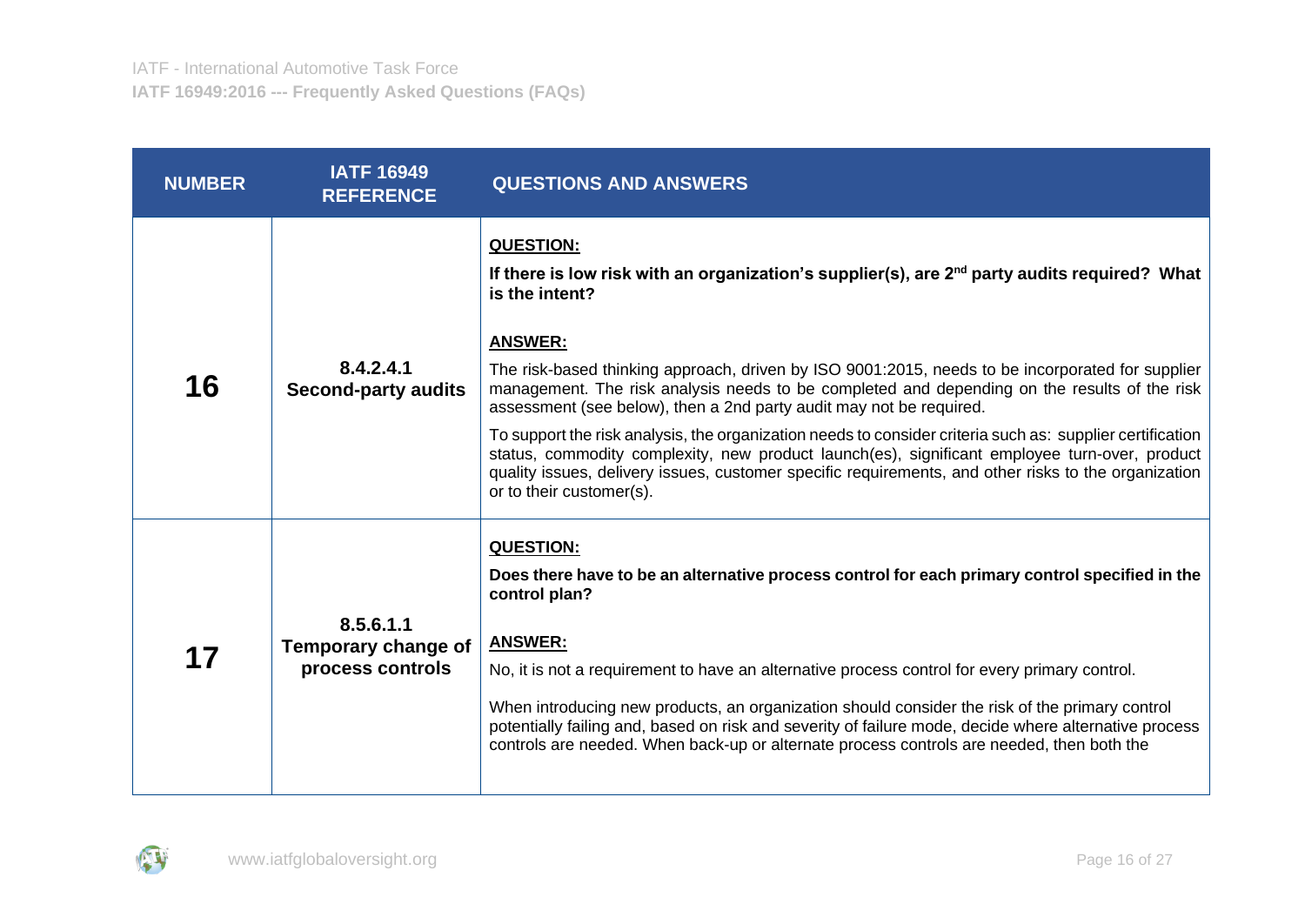| <b>NUMBER</b> | <b>IATF 16949</b><br><b>REFERENCE</b>                | <b>QUESTIONS AND ANSWERS</b>                                                                                                                                                                                                                                                                                                                                                                                                                                                                                                                                                                                                                                    |
|---------------|------------------------------------------------------|-----------------------------------------------------------------------------------------------------------------------------------------------------------------------------------------------------------------------------------------------------------------------------------------------------------------------------------------------------------------------------------------------------------------------------------------------------------------------------------------------------------------------------------------------------------------------------------------------------------------------------------------------------------------|
| 17<br>(cont.) | 8.5.6.1.1<br>Temporary change of<br>process controls | primary and alternative process controls should be defined in the process flow, PFMEA, control<br>plan, and the standardized work available.<br>For existing processes, where there is a failure in the primary process control, and no alternative<br>process control is defined, the organization should consider risk, (e.g. FMEA) and if approved,<br>develop standardized work for an alternative process control, implement the controls, verify<br>effectiveness through daily management, and then revalidate when the primary control is restored.<br>Periodically, the organization shall review instances of where alternative process controls have |
|               |                                                      | been used and consider this as an input to update the process flow, FMEA, and control plan.<br>(See SI 11)                                                                                                                                                                                                                                                                                                                                                                                                                                                                                                                                                      |
| 18<br>deleted | <b>Quality management</b><br>system audit<br>9.2.2.2 | See SI 14, issued November 2018, effective January 2019.                                                                                                                                                                                                                                                                                                                                                                                                                                                                                                                                                                                                        |
| 19            | 9.2.2.3<br><b>Manufacturing</b><br>process audit     | <b>QUESTION:</b><br>For each manufacturing process audit do all shifts have to be covered?<br><b>ANSWER:</b><br>Each audit does not have to cover all shifts in <b>one</b> audit (for example an audit of the pressing<br>process could be done on shift 1 and 2, sampling shift changeover in year 1, and then in year 2 or<br>3 an audit undertaken on the third shift for pressing). However, all manufacturing processes must<br>be audited on <b>all shifts</b> over a three-year cycle, the frequency depending on risk, performance,<br>changes etc.                                                                                                     |

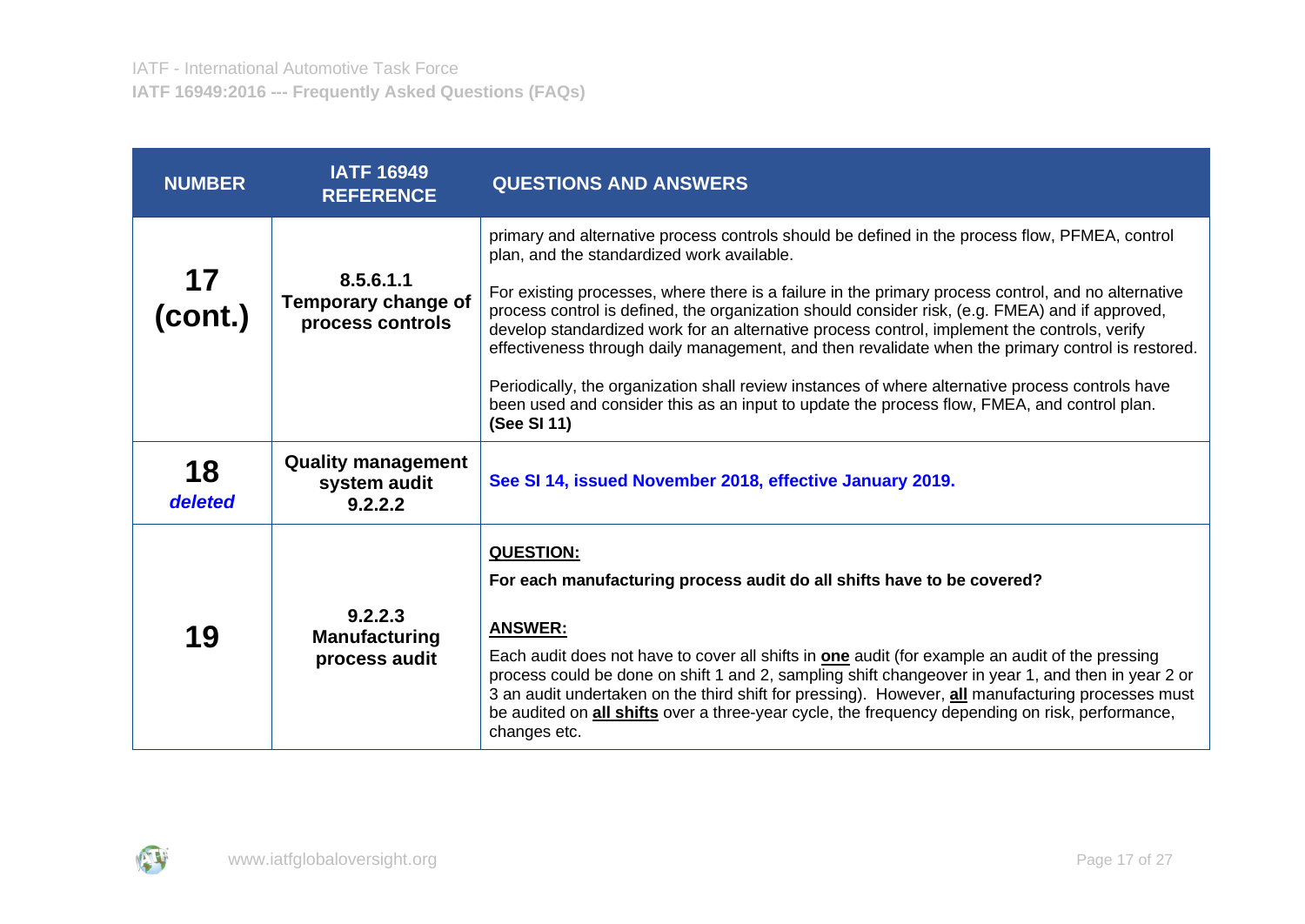| <b>NUMBER</b> | <b>IATF 16949</b><br><b>REFERENCE</b>                          | <b>QUESTIONS AND ANSWERS</b>                                                                                                                                                                                                                                                                                                                                                                                                                                                                                                                                                                                                                                                                                                                                                                                                                                                                                                                                                       |
|---------------|----------------------------------------------------------------|------------------------------------------------------------------------------------------------------------------------------------------------------------------------------------------------------------------------------------------------------------------------------------------------------------------------------------------------------------------------------------------------------------------------------------------------------------------------------------------------------------------------------------------------------------------------------------------------------------------------------------------------------------------------------------------------------------------------------------------------------------------------------------------------------------------------------------------------------------------------------------------------------------------------------------------------------------------------------------|
| 20            | 9.2.2.4<br><b>Product audit</b>                                | <b>QUESTION:</b><br>Why is there no defined audit frequency for Product audit?<br><b>ANSWER:</b><br>The audit frequency must be determined based on the risk and product complexity (See ISO 9001,<br>Section 9.2.2). If an organization has high risk and high product complexity, it is recommended that<br>product audit frequency be increased.                                                                                                                                                                                                                                                                                                                                                                                                                                                                                                                                                                                                                                |
| 21            | 8.6.2<br><b>Layout inspection</b><br>and functional<br>testing | <b>QUESTION:</b><br>Is a layout inspection different from a product requalification or functional testing?<br><b>ANSWER:</b><br>Yes, as stated in Note 1 of 8.6.2 of IATF 16949, [Layout inspection is the complete measurement of all<br>product dimensions shown on the design record(s)]; layout inspection is limited to dimensional<br>measurement and requirements. Performance or materials measurements are not included in a layout<br>inspection.<br>Product requalification would normally imply full validation to all product approval requirements (e.g.<br>PPAP or PPA) and therefore exceeds the scope of a layout inspection.<br>Functional testing/verification would normally be limited to performance and material measurements<br>such as durability or tensile strength and would not include dimensional measurements.<br>Where frequency is not defined by the customer, the organization is responsible to define the frequency<br>of layout inspection. |

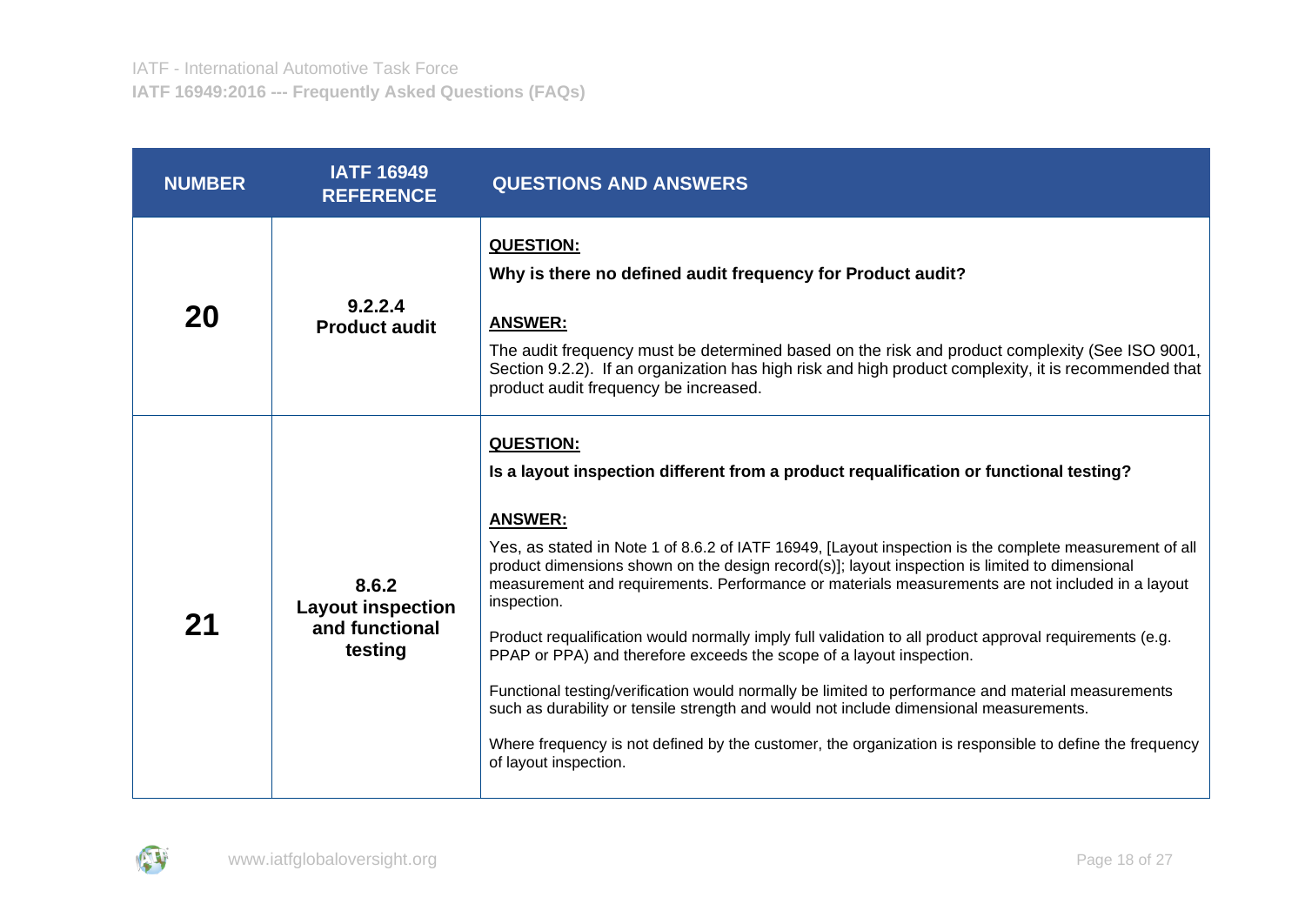| <b>NUMBER</b>   | <b>IATF 16949</b><br><b>REFERENCE</b>                          | <b>QUESTIONS AND ANSWERS</b>                                                                                                                                                                                                                                                                                                                                                                                                                                                                                                                                                                                                                                                                                                                                                                                                                                                                                                                                                                                                                   |
|-----------------|----------------------------------------------------------------|------------------------------------------------------------------------------------------------------------------------------------------------------------------------------------------------------------------------------------------------------------------------------------------------------------------------------------------------------------------------------------------------------------------------------------------------------------------------------------------------------------------------------------------------------------------------------------------------------------------------------------------------------------------------------------------------------------------------------------------------------------------------------------------------------------------------------------------------------------------------------------------------------------------------------------------------------------------------------------------------------------------------------------------------|
| $21$<br>(cont.) | 8.6.2<br><b>Layout inspection</b><br>and functional<br>testing | Layout inspection is a part of product requalification, if product requalification is required by the<br>customer.<br>On-going layout inspection and functional testing requirements are defined in the control plan. If<br>customer-specific requirements exist, then those requirements (including layout inspection and functional<br>testing requirements) are also included in the control plan.                                                                                                                                                                                                                                                                                                                                                                                                                                                                                                                                                                                                                                          |
| 22              | 9.2.2.4<br><b>Product audit</b>                                | <b>QUESTION:</b><br>How does a product audit differ from a layout inspection?<br><b>ANSWER:</b><br>As defined in section 3 of IATF 16949, the term product is used to represent "any intended<br>output" of the manufacturing process.<br>Products typically have dimensional, performance (functional) and material requirements,<br>therefore, product audits may contain verification of dimensional, performance (functional), or<br>material requirements. As stated in the FAQ 21 above, a layout inspection is limited to<br>dimensional requirements.<br>Product audits can be carried out on finished or partially finished product, following customer<br>specified approaches (e.g. VDA 6.5 Product Audit), if applicable. Product audits may include<br>packaging and labelling requirements. A product audit, like other audit types, is an<br>independent verification of compliance to requirements. As such, the product audit has a<br>defined frequency and scope specified within the audit programme and is based on risk. |

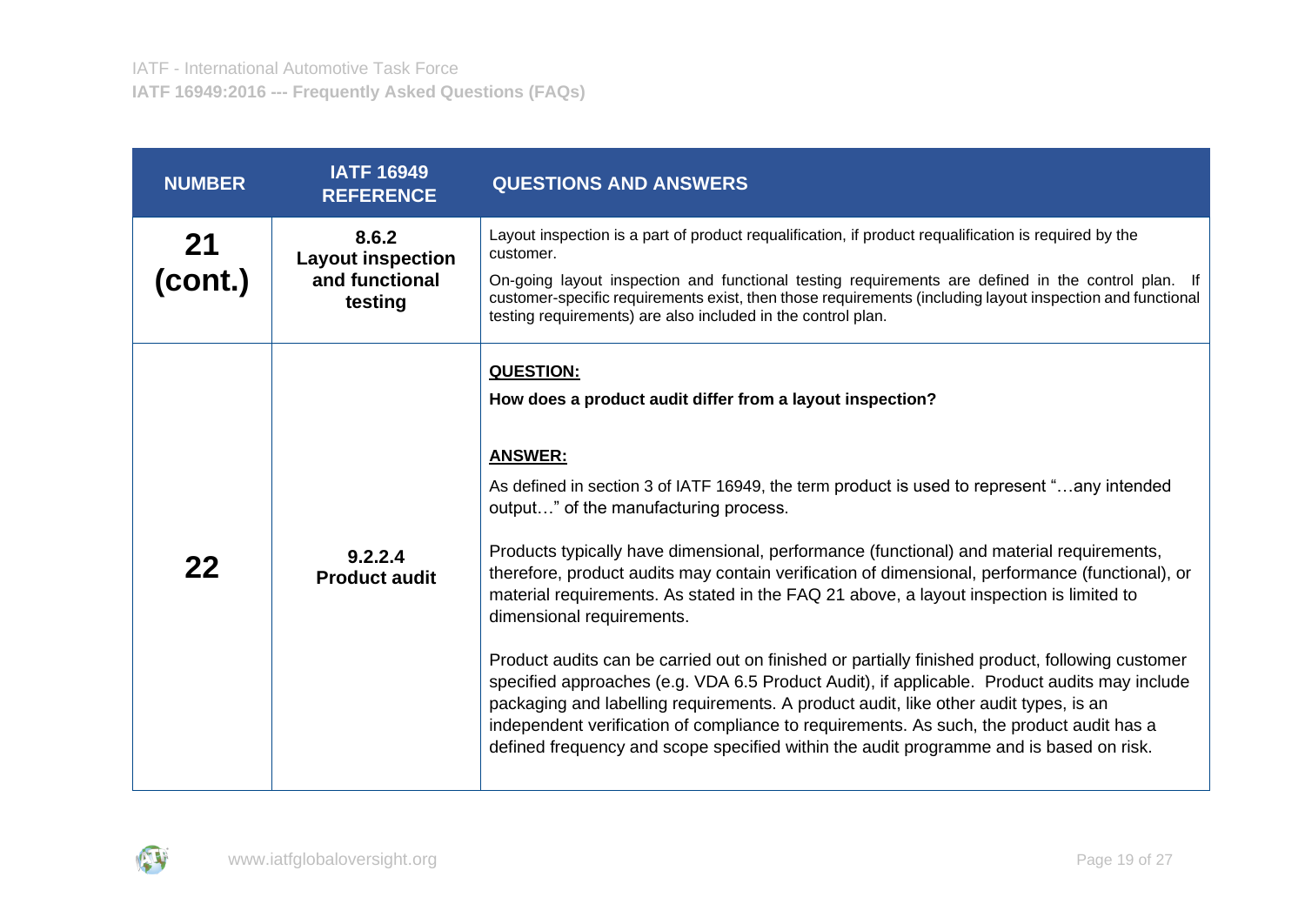| <b>NUMBER</b> | <b>IATF 16949</b><br><b>REFERENCE</b>                         | <b>QUESTIONS AND ANSWERS</b>                                                                                                                                                                                                                                                                                                                                                                                                                                                                                              |
|---------------|---------------------------------------------------------------|---------------------------------------------------------------------------------------------------------------------------------------------------------------------------------------------------------------------------------------------------------------------------------------------------------------------------------------------------------------------------------------------------------------------------------------------------------------------------------------------------------------------------|
| 23            | 8.5.1.3<br><b>Verification of job</b><br>set-ups              | <b>QUESTION:</b><br>If first-off/last-off part validation is not performed or appropriate for a specific type of<br>manufacturing process, are such records to be maintained per 8.5.1.3 e)?<br><b>ANSWER:</b><br>As stated in 8.5.1.3 d), first-off/last-off part validation is performed only when it is applicable and<br>appropriate. Where the validation is not performed because it is not applicable or appropriate,<br>there is no requirement to maintain records.                                              |
| 24            | 8.4.2.2<br><b>Statutory and</b><br>regulatory<br>requirements | <b>QUESTION 1:</b><br>If the organization is not responsible for product design and is therefore only manufacturing<br>products as per the customer's design, is the organization then exempt from the<br>requirements in 8.4.2.2?<br><b>ANSWER:</b><br>No, all organizations regardless of their responsibility for product design must satisfy the<br>applicable requirements of 8.4.2.2. The applicable requirements address purchased products,<br>processes, and services for which the organization is responsible. |

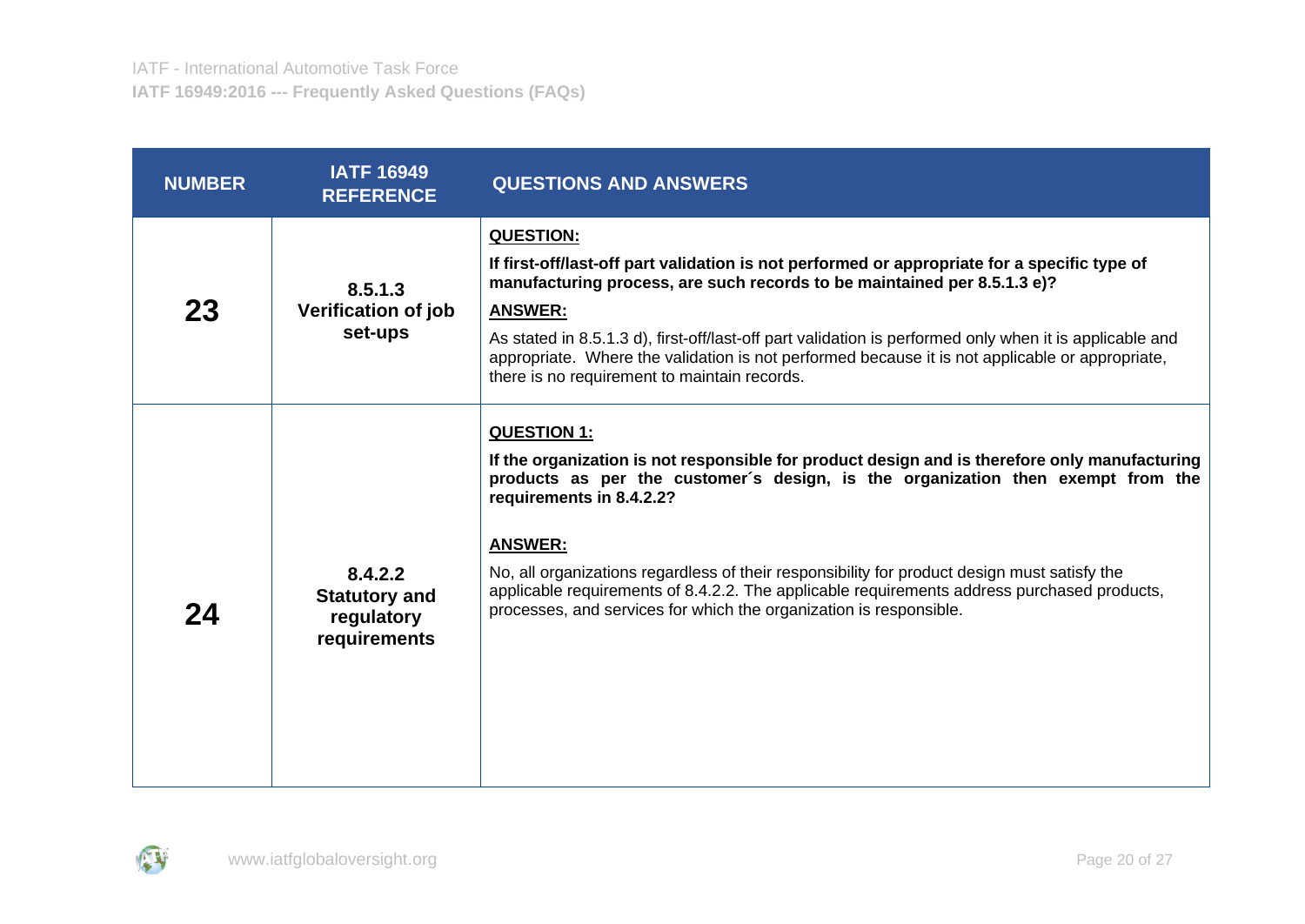| <b>NUMBER</b> | <b>IATF 16949</b><br><b>REFERENCE</b>                                    | <b>QUESTIONS AND ANSWERS</b>                                                                                                                                                                                                                                                                                                                                                                                                                                                                                                                                                                                                                                                                                                                                                                                                                                                                                                                                                                                                                                                                                                                                                                                                                                                                          |
|---------------|--------------------------------------------------------------------------|-------------------------------------------------------------------------------------------------------------------------------------------------------------------------------------------------------------------------------------------------------------------------------------------------------------------------------------------------------------------------------------------------------------------------------------------------------------------------------------------------------------------------------------------------------------------------------------------------------------------------------------------------------------------------------------------------------------------------------------------------------------------------------------------------------------------------------------------------------------------------------------------------------------------------------------------------------------------------------------------------------------------------------------------------------------------------------------------------------------------------------------------------------------------------------------------------------------------------------------------------------------------------------------------------------|
| 24<br>(cont.) | 8.4.2.2<br><b>Statutory and</b><br>regulatory<br>requirements<br>(cont.) | <b>QUESTION 2:</b><br>Is the organization required to request a complete list of countries of destination from the<br>customer if the list was not provided by the customer?<br><b>ANSWER:</b><br>Yes, the organization is required to request a complete list of the countries of destination from the<br>customer if the list was not provided by the customer.<br>NOTE:<br>The "country of receipt" is where the organization is located.<br>$\circ$<br>(Country of the manufacturing site)<br>The "country of shipment" is the customer's receiving location.<br>$\circ$<br>(Country where the manufacturing site ships to)<br>The "country of destination" is the country where the vehicle is sold.<br>$\circ$<br>(Country where the final product is initially sold)<br><b>QUESTION 3:</b><br>What is the consequence if the customer does not provide the information on the countries<br>of destination to the organization? What is the organization required to document in this<br>situation?<br><b>ANSWER:</b><br>If the organization claims that the customer did not provide the necessary information on the<br>countries of destination, the organization should be able to produce written evidence (e.g. letters,<br>emails, meeting minutes, etc.) of their efforts to obtain it. |

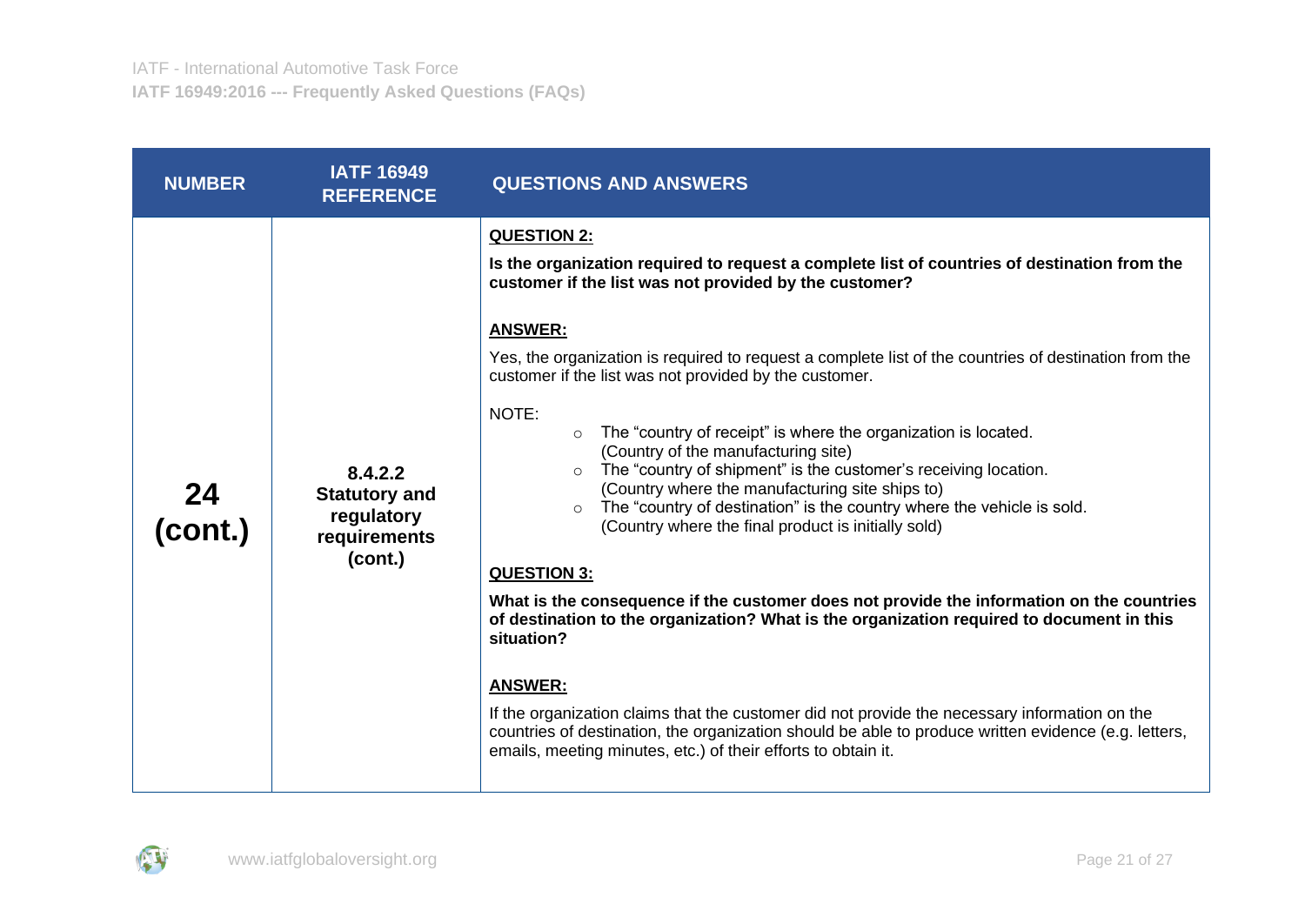| <b>NUMBER</b>   | <b>IATF 16949</b><br><b>REFERENCE</b>                                    | <b>QUESTIONS AND ANSWERS</b>                                                                                                                                                                                                                                                                                                                                                                                                                                                                                                                                                                                                                                                                                                                                                                                                                                                                                                                                                                                                                                                                              |
|-----------------|--------------------------------------------------------------------------|-----------------------------------------------------------------------------------------------------------------------------------------------------------------------------------------------------------------------------------------------------------------------------------------------------------------------------------------------------------------------------------------------------------------------------------------------------------------------------------------------------------------------------------------------------------------------------------------------------------------------------------------------------------------------------------------------------------------------------------------------------------------------------------------------------------------------------------------------------------------------------------------------------------------------------------------------------------------------------------------------------------------------------------------------------------------------------------------------------------|
| $24$<br>(cont.) | 8.4.2.2<br><b>Statutory and</b><br>regulatory<br>requirements<br>(cont.) | <b>QUESTION 4:</b><br>What level of detail should be provided by the customer regarding the countries of<br>destination? Would a generic statement like "every country globally" be an appropriate<br>response?<br><b>ANSWER:</b><br>No, a generic statement such as "every country globally" is not acceptable. The customer is<br>expected to provide to the organization a specific list of countries where the vehicle(s) are initially<br>sold.<br><b>QUESTION 5:</b><br>Applicable statutory and regulatory requirements are often linked to the relevant use of a<br>product. Some parts might become a safety-related product, depending on its use. Based<br>on the before mentioned statement, is the customer required to provide the organization<br>with detailed information about the intended use?<br><b>ANSWER:</b><br>It is expected that the customer will provide to the organization information of the characteristics<br>that are relevant for the identification of required controls to meet applicable statutory and<br>regulatory requirements (e.g. special characteristics). |

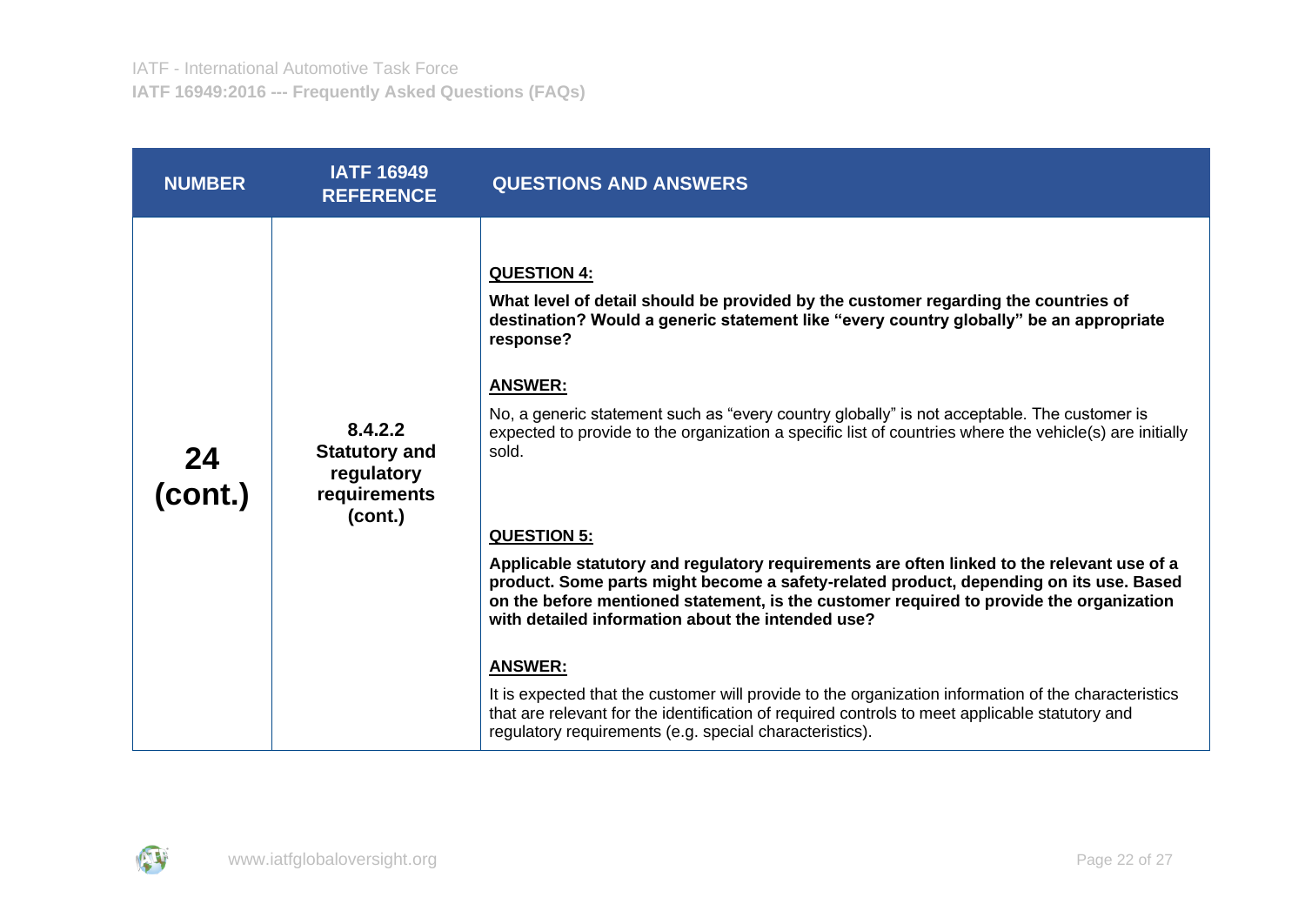| <b>NUMBER</b> | <b>IATF 16949</b><br><b>REFERENCE</b>                                  | <b>QUESTIONS AND ANSWERS</b>                                                                                                                                                                                                                                                                                                                                                                                                                                                                                                                                                                                                                                                                                      |
|---------------|------------------------------------------------------------------------|-------------------------------------------------------------------------------------------------------------------------------------------------------------------------------------------------------------------------------------------------------------------------------------------------------------------------------------------------------------------------------------------------------------------------------------------------------------------------------------------------------------------------------------------------------------------------------------------------------------------------------------------------------------------------------------------------------------------|
| 25            | 8.3<br>Design and<br>Development of<br>products and<br><b>services</b> | <b>QUESTION</b><br>What constitutes product design responsibility for an organization?<br><b>ANSWER</b><br>If an organization receives from its customer a fully defined engineering specification for the parts it<br>is making (make to print), the organization would not be product design responsible.<br>Where the organization does not receive a fully defined engineering specification for the parts it is<br>making, the organization is product design responsible.<br>In all cases, the organization is responsible for manufacturing process design.                                                                                                                                                |
| 26            | 8.5.1.5<br><b>Total Productive</b><br><b>Maintenance</b>               | <b>QUESTION</b><br>What is the intent of including the term "periodic overhaul" in the requirements for Total<br><b>Productive Maintenance?</b><br><b>ANSWER</b><br>The intent of all the line items in section 8.5.1.5 is to include the minimum steps to maintain<br>manufacturing equipment over a long period of usage so it can consistently produce product to<br>specification.<br>"Periodic overhaul" is rework of manufacturing tooling and equipment needed when regular<br>maintenance steps are no longer enough to keep the tooling and equipment in a condition where it<br>can continue to make product to specification, as detected using Mean Time Between Repairs or<br>other similar metrics. |

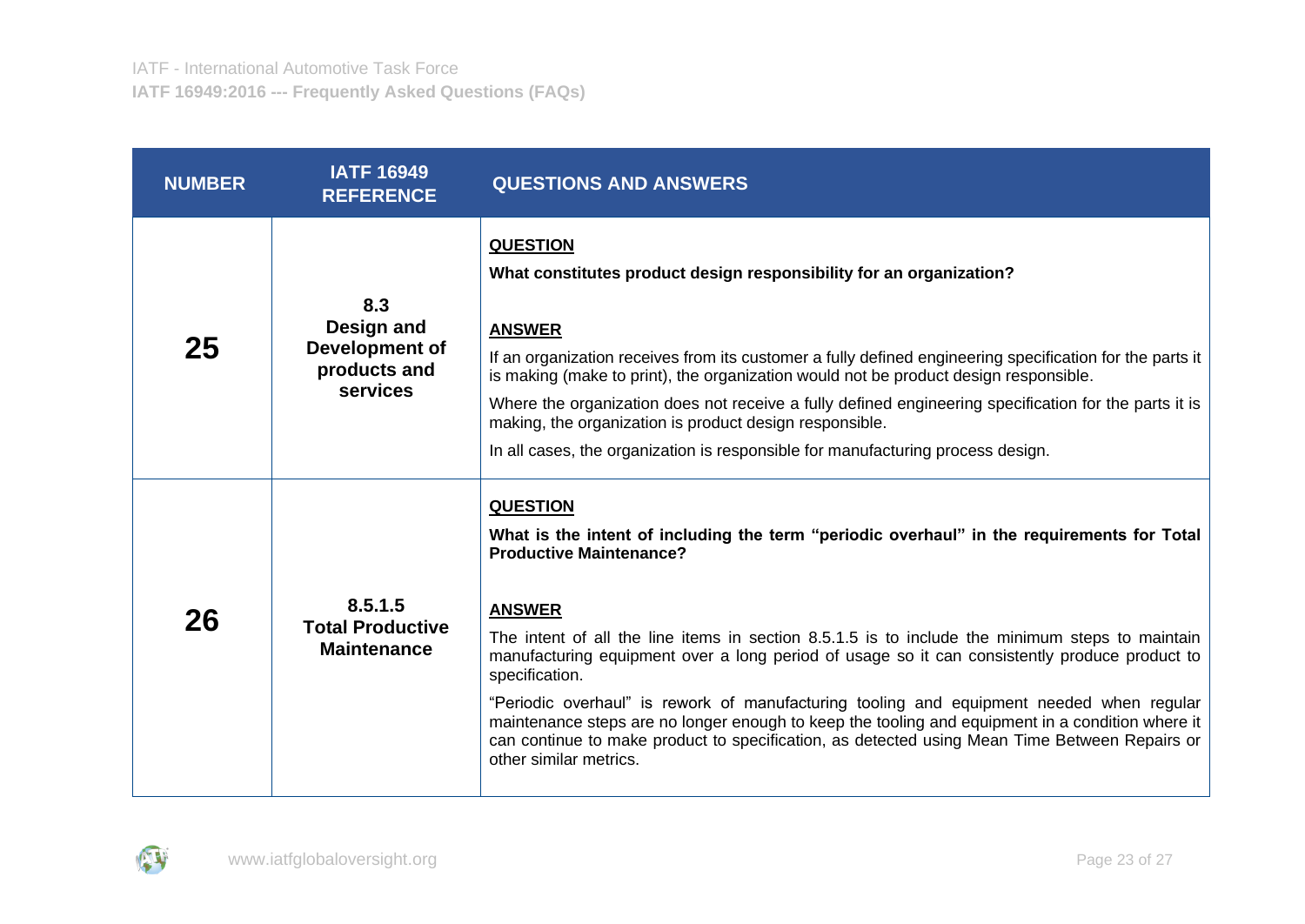| <b>NUMBER</b>        | <b>IATF 16949</b><br><b>REFERENCE</b>                    | <b>QUESTIONS AND ANSWERS</b>                                                                                                                                                                                                                                                                                                                                                                                                                                                                                                                                                                                                                                                                                                                                                                                                                                                                                                                                                                                                             |
|----------------------|----------------------------------------------------------|------------------------------------------------------------------------------------------------------------------------------------------------------------------------------------------------------------------------------------------------------------------------------------------------------------------------------------------------------------------------------------------------------------------------------------------------------------------------------------------------------------------------------------------------------------------------------------------------------------------------------------------------------------------------------------------------------------------------------------------------------------------------------------------------------------------------------------------------------------------------------------------------------------------------------------------------------------------------------------------------------------------------------------------|
| <b>26</b><br>(cont.) | 8.5.1.5<br><b>Total Productive</b><br><b>Maintenance</b> | Periodic overhaul is already defined in section 3 of the standard: "maintenance methodology to<br>prevent a major unplanned breakdown where, based on fault or interruption history, a piece of<br>equipment, or subsystem of the equipment, is proactively taken out of service and disassembled,<br>repaired, parts replaced, reassembled, and then returned to service."<br>Perhaps periodic overhaul is not applicable to some types of tooling and equipment. Perhaps some<br>tooling is simply replaced with a new tool at the end of its useful life. However, all tooling and<br>equipment does have a limited life based on usage, time or other known factors. The tooling and<br>equipment manufacturer would be a good source to determine which factors and to estimate when<br>such major work needs to be completed. Periodic overhaul or its appropriate equivalent (e.g.<br>replacement) would need to be accounted for in the steps of the organization's maintenance plan.                                            |
| 27                   | 8.5.1.5<br><b>Total Productive</b><br><b>Maintenance</b> | <b>QUESTION</b><br>What is the intent of using the term "Total Productive Maintenance" for this clause, is there<br>a connection to the industry term "Total Productive Maintenance"?<br><b>ANSWER</b><br>The term "Total Productive Maintenance" (TPM) used in the IATF 16949 standard refers to various<br>similar approaches that focus on proactive and preventive techniques for improving tooling and<br>equipment reliability through the machines, equipment, processes and employees that add<br>manufacturing value to an organization. For example, the industry approach for TPM places the<br>responsibility for routine maintenance, such as cleaning, lubricating and inspection in the hands of<br>the operators.<br>Clause 8.5.1.5 of IATF 16949 has some requirements which align with some of the pillars of industry<br>TPM. However, the individual requirements of 8.5.1.5 [a) through j)] are as stated in IATF 16949.<br>The use of the term "Total Productive Maintenance" in IATF 16949 gives organizations an |

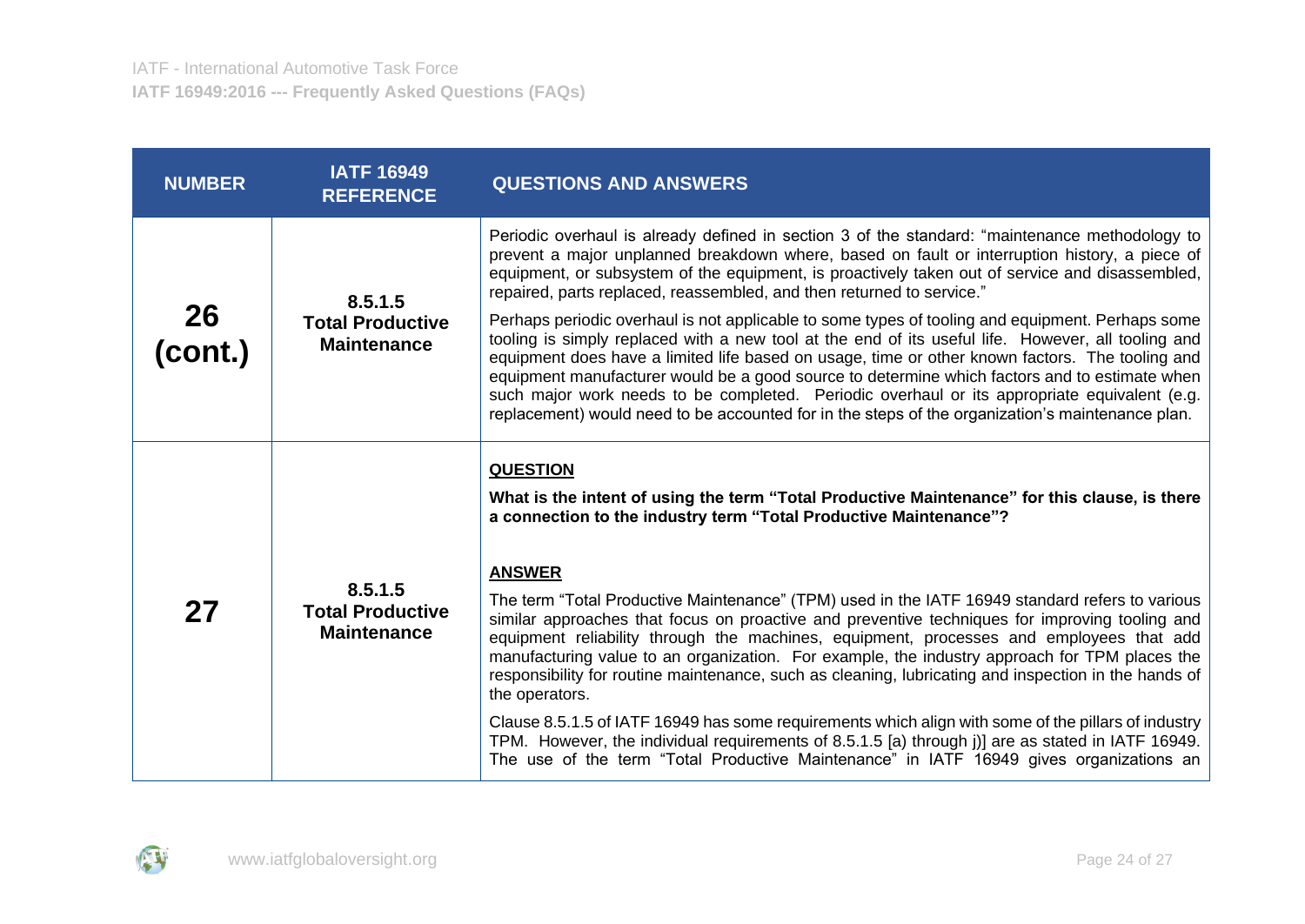| <b>NUMBER</b>        | <b>IATF 16949</b><br><b>REFERENCE</b>                    | <b>QUESTIONS AND ANSWERS</b>                                                                                                                                                                                                                                                                                                                                                                                                                                                                                                                                                                                                                                                                                                                                                                                                                                                                                                                                                                                                                                                                                                                                                                                                                                                                                                                                                                                         |
|----------------------|----------------------------------------------------------|----------------------------------------------------------------------------------------------------------------------------------------------------------------------------------------------------------------------------------------------------------------------------------------------------------------------------------------------------------------------------------------------------------------------------------------------------------------------------------------------------------------------------------------------------------------------------------------------------------------------------------------------------------------------------------------------------------------------------------------------------------------------------------------------------------------------------------------------------------------------------------------------------------------------------------------------------------------------------------------------------------------------------------------------------------------------------------------------------------------------------------------------------------------------------------------------------------------------------------------------------------------------------------------------------------------------------------------------------------------------------------------------------------------------|
| <b>27</b><br>(cont.) | 8.5.1.5<br><b>Total Productive</b><br><b>Maintenance</b> | opportunity to adopt the underlying principles of industry Total Productive Maintenance while<br>meeting the listed requirements of 8.5.1.5 in IATF 16949.                                                                                                                                                                                                                                                                                                                                                                                                                                                                                                                                                                                                                                                                                                                                                                                                                                                                                                                                                                                                                                                                                                                                                                                                                                                           |
| 28                   | 9.2.2.3<br><b>Manufacturing</b><br>process audit         | <b>QUESTION</b><br>What is intended frequency and coverage of Manufacturing Process Audits?<br><b>ANSWER</b><br>Effective assessment of each manufacturing process is vital to ensure continued manufacturing of<br>product meeting customer, statutory and regulatory requirements. However, aligned with the risk<br>approach of ISO 9001 and IATF 16949, some manufacturing processes or aspects of<br>manufacturing processes may need higher frequency of assessment than others.<br>The organization determines the audit frequency, if not defined by the customer, by using the<br>appropriate risk management approach, including consideration of new technologies and customer<br>measured performance. Manufacturing processes demonstrated to be low risk by the organization<br>may be audited less frequently than high risk processes; however, all manufacturing processes<br>are audited within the 3-year audit cycle.<br>Evidence for risk analysis includes continued compliance with all relevant requirements, (for<br>example: statutory and regulatory, customer, process, and internal requirements). If any one of the<br>relevant requirements is not met, the manufacturing processes is audited at a higher frequency than<br>every 3 years. The 3-year frequency as per clause 9.2.2.3 is a minimum requirement intended for<br>low risk and fully compliant manufacturing processes. |

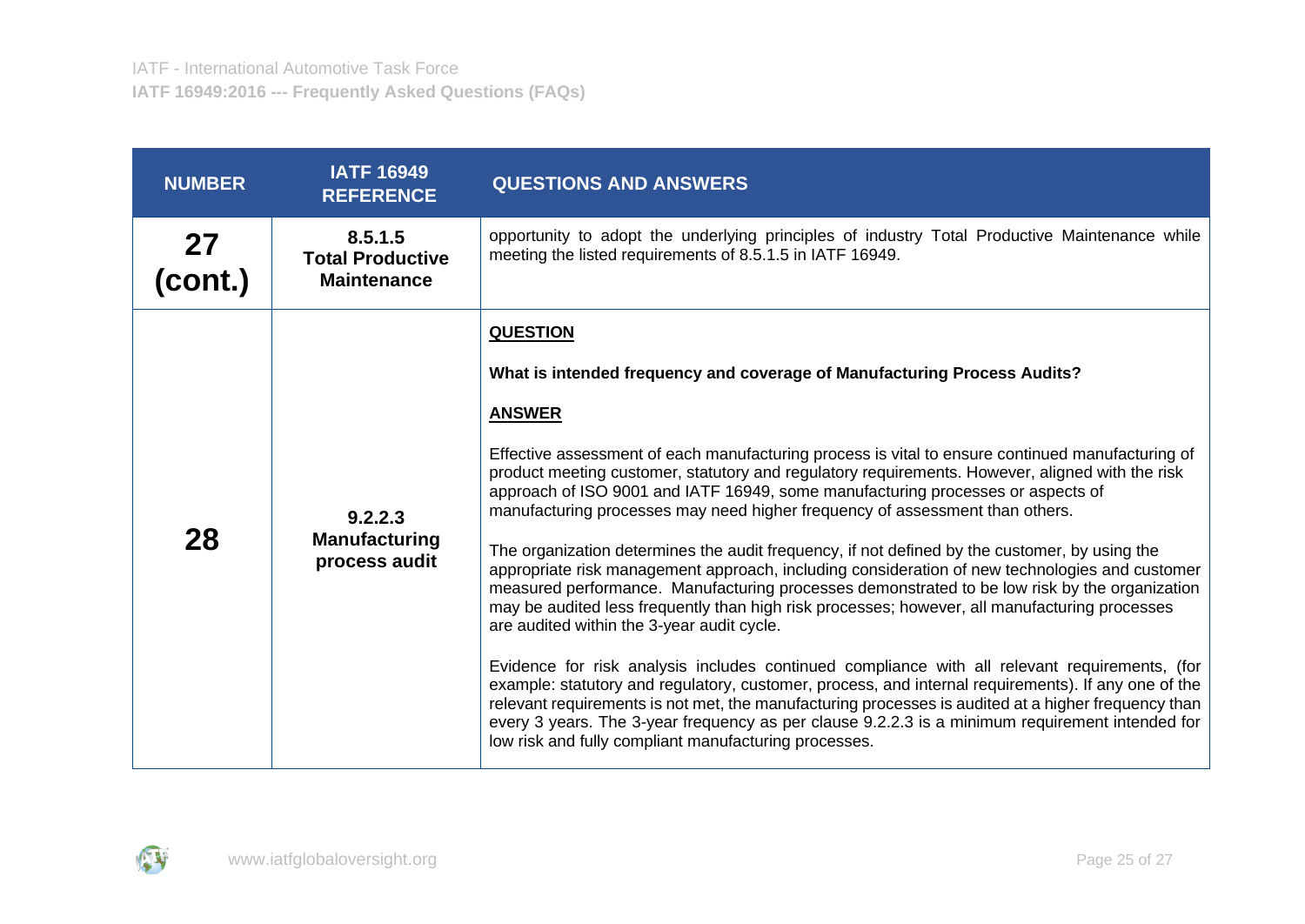| <b>NUMBER</b> | <b>IATF 16949</b><br><b>REFERENCE</b> | <b>QUESTIONS AND ANSWERS</b>                                                                                                                                                                                                                                                                                                                                                                                                                                                                                                                                                                                                                                                                                                                                                                                                                                                                                                                                                                                                                                                                                                                                                                                                                                                                                                                                                                                                                                                                                                                                                                                                                                                                                                                                                                                                                                                                                                                                                                                                                                                                                                                                                                            |
|---------------|---------------------------------------|---------------------------------------------------------------------------------------------------------------------------------------------------------------------------------------------------------------------------------------------------------------------------------------------------------------------------------------------------------------------------------------------------------------------------------------------------------------------------------------------------------------------------------------------------------------------------------------------------------------------------------------------------------------------------------------------------------------------------------------------------------------------------------------------------------------------------------------------------------------------------------------------------------------------------------------------------------------------------------------------------------------------------------------------------------------------------------------------------------------------------------------------------------------------------------------------------------------------------------------------------------------------------------------------------------------------------------------------------------------------------------------------------------------------------------------------------------------------------------------------------------------------------------------------------------------------------------------------------------------------------------------------------------------------------------------------------------------------------------------------------------------------------------------------------------------------------------------------------------------------------------------------------------------------------------------------------------------------------------------------------------------------------------------------------------------------------------------------------------------------------------------------------------------------------------------------------------|
| 29            | 6.1.2.3<br><b>Contingency Plans</b>   | <b>QUESTION</b><br>What is meant by the use of the term "cyber-attack" for contingency plan testing?<br><b>ANSWER</b><br>A Cyber-attack is an attempt to gain illegal access to a computer or computer system for the purpose<br>of causing damage or harm. A cyberattack is often a deliberate exploitation of weaknesses in the<br>security of computer systems or networks to gain access to data, alter computer code, logic or data.<br>These actions may have disruptive consequences that can compromise confidential data and lead<br>to cybercrimes, such as information and identity theft, automation-caused operational interruptions,<br>encryption of company critical data or illegal remote controlling of systems or data.<br>Cyber-attacks and cybercrimes are not always a result of a sophisticated series of actions to guess<br>passwords using powerful computer programs run by teams of people from a remote location. They<br>are often actions designed to convince individual persons to release sensitive or private information<br>through email notes (typically phishing), pretexting (impersonating a trusted person or government<br>official), phone calls announcing fake emergencies getting personal information, visual reading of<br>typed passwords, infecting popular websites with malware, text messages with links to sites<br>installing malware, USB drives left on desks, appearing to be legitimate, which are plugged into PCs,<br>and theft of discarded materials containing confidential computer information, etc. Additionally, a<br>cyber-criminal, after gaining access to a company's system, could encrypt company's critical data<br>and demand a ransom to unencrypt the data.<br>Also, GDPR (General Data Protection Regulation) in Europe or similar requirements in other regions<br>specify that organizations are responsible to ensure that personal data retained by the organization<br>is protected and kept secure at all times, reinforcing the importance of being prepared in the case<br>of cyber-attacks.<br>Additional details regarding information technology security techniques is available through ISO/IEC<br>27001. |